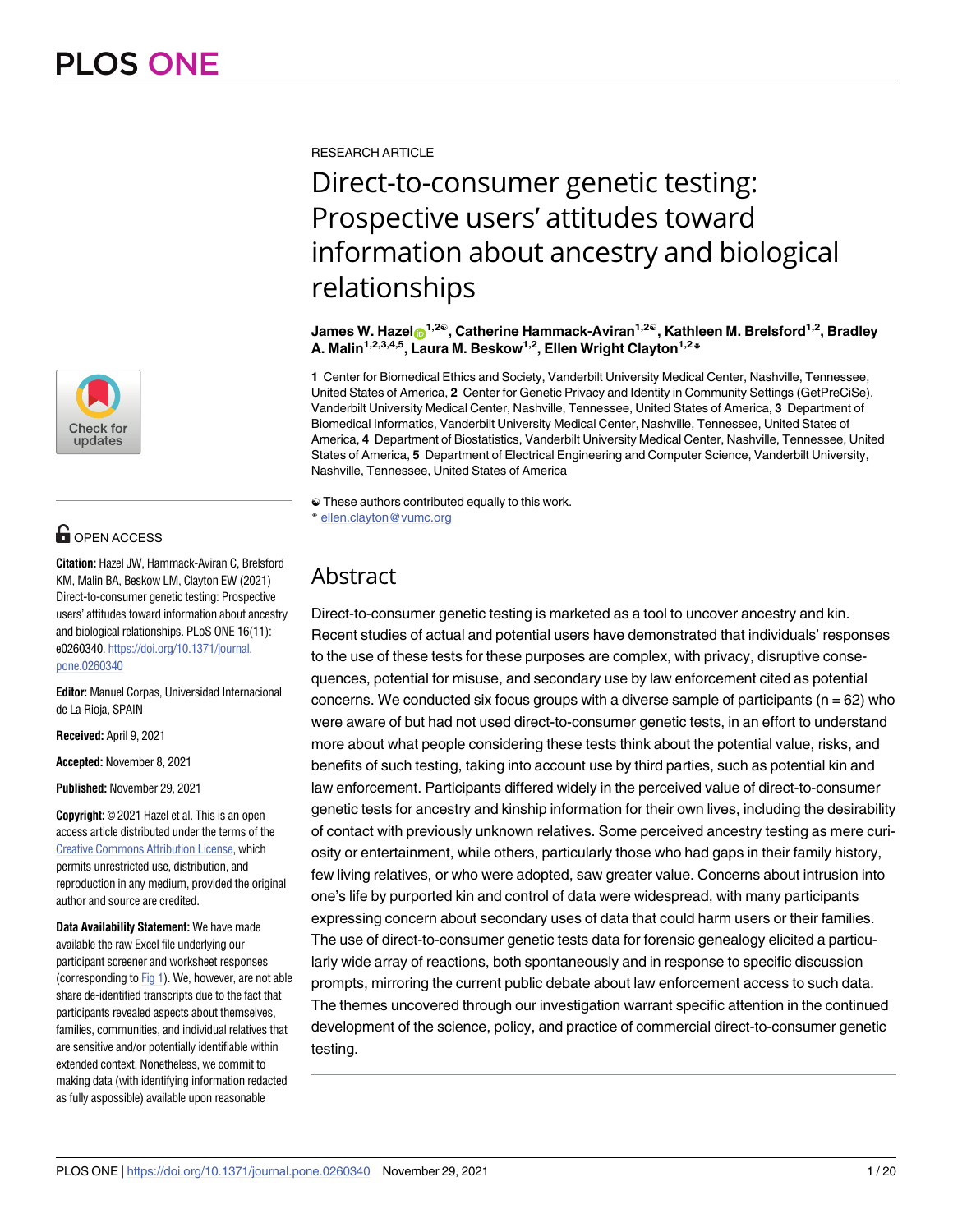<span id="page-1-0"></span>request from qualified researchers who have projects that fall within the scope of the study purpose and that use data in a manner consistent with those described to participants at the time of agreement to participate. The following authors can be contacted for data requests: Catherine Hammack-Aviran ([catherine.m.hammack@vumc.](mailto:catherine.m.hammack@vumc.org) [org](mailto:catherine.m.hammack@vumc.org)) or Ellen W. Clayton [\(ellen.clayton@vumc.org\)](mailto:ellen.clayton@vumc.org). You may also contact the Vanderbilt Institutional Review Board (IRB) office at 615-322-2918 (Study IRB #: 192017).

**Funding:** This research is supported by National Institutes of Health grant RM1HG009034. [https://](https://www.nih.gov/) [www.nih.gov/](https://www.nih.gov/) The funders had no role in study design, data collection and analysis, decision to publish, or preparation of the manuscript.

**Competing interests:** The authors have declared that no competing interests exist.

# **Introduction**

Many people want to know where they come from and to whom they are biologically related [\[1](#page-16-0)]. Family stories are handed down from generation to generation, and genealogy continues to be a popular activity, with countless books, websites, and television shows devoted to the subject [[2](#page-16-0)]. Advances in genetics have added a powerful new tool to these inquiries, making it possible to obtain unprecedented insights into from where one's forebears may have come (hereinafter, "ancestry") as well as to whom they are biologically related (hereinafter, "kinship"), including discovering previously unknown relatives as well as contradicting understandings of established familial relations and lineages [\[3\]](#page-16-0). Many people incorporate information about these connections as part of their identity or how they see themselves in the world [\[4\]](#page-16-0). Yet evidence about origins and connections can raise concerns about privacy both for the individuals who undergo testing and for those with whom they are connected. People may want to limit access to information about them either on their own or by relying on a trustworthy system of governance, and much work demonstrates that many people worry that they will be harmed by downstream use of personal data [[5](#page-16-0)]. Thus, searches for connections and desires for privacy can come into conflict.

Tens of millions of people have undergone direct-to-consumer genetic testing (DTC-GT) [\[6–8](#page-16-0)], many from companies that, until recently, marketed themselves as focused predominately on returning information about users' ancestral origin and their potential biological relation to other people within the vendor's database  $[9, 10]$  $[9, 10]$  $[9, 10]$  $[9, 10]$ . Further, millions of these users have uploaded the genetic data underlying their DTC-GT results directly to independent websites to compare results with individuals who have undergone testing with other DTC-GT companies, often with the goal of identifying additional relatives  $[11, 12]$  $[11, 12]$  $[11, 12]$  $[11, 12]$  $[11, 12]$ . The search for kin is particularly common among adoptees and those who were knew they were conceived by gamete donation [[13](#page-17-0), [14](#page-17-0)]. Anecdotal reports describing the impact of genetic connections elucidated by the results of an individual's own test, or those of a family member, have been widespread in the media since the earliest days of DTC-GT [[15](#page-17-0)]. Some people are thrilled to find new relatives or uncover information about their ancestry [[16](#page-17-0)], while others are distressed by these discoveries, particularly when they unearth family secrets [\[17\]](#page-17-0) or when people they had not previously known reach out to them citing a genetic relationship [\[18\]](#page-17-0).

Potentially complicating the public's views about these tests, forensic genealogists have recently begun to use DTC-GT results shared by individuals to identify potential criminal suspects [[19](#page-17-0)]. For example, law enforcement's novel use of DTC-GT results from a publicly accessible genealogy database led to the identification of the Golden State Killer [[20](#page-17-0)], solving a decades-long cold case. Use of these results by law enforcement, in some cases for uses beyond what the initial depositor intended, has not escaped the attention of DTC-GT companies, customers, or the public, whose responses range from applause to concerns about invasion of privacy [\[21,](#page-17-0) [22\]](#page-17-0).

Although several studies have investigated public attitudes toward DTC-GT, these inquires tended to focus on health-related information, addressing ancestry and kinship only in passing [\[23–28\]](#page-17-0). A small number of studies have examined the reactions of people who have undergone DTC-GT and received information about ancestry or biological relatives [[27–29\]](#page-17-0), including a few focusing on the experience of adoptees [[30](#page-17-0)]. But there remains a lack of data on perspectives and attitudes among the public more generally, their interest (or lack thereof) in such testing, and what people think these results would mean for themselves and their families [\[5](#page-16-0), [31](#page-17-0)].

We sought in this project to investigate factors and rationales underlying expressed interest (or lack of interest) in undergoing DTC-GT for purposes of obtaining information about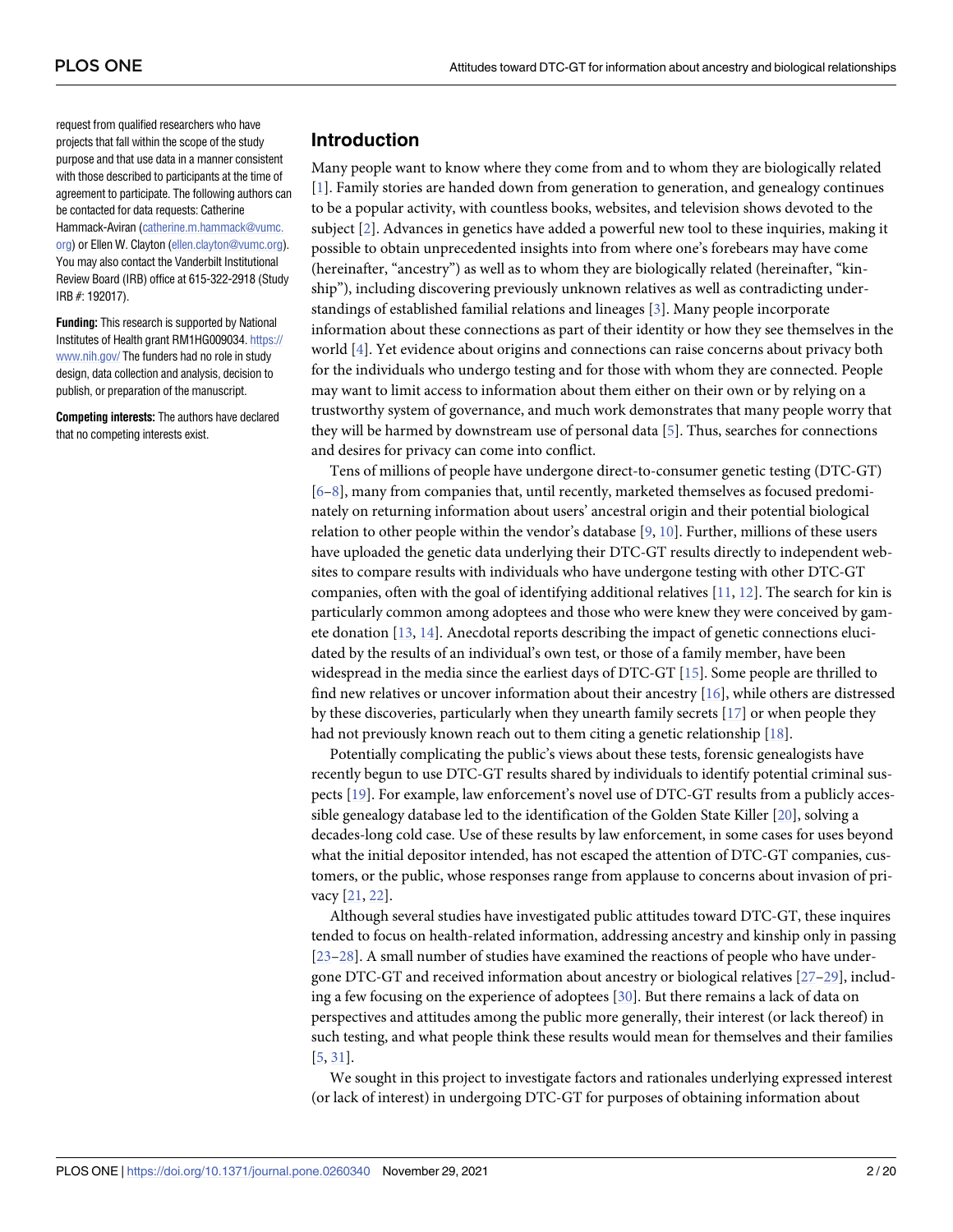<span id="page-2-0"></span>ancestry or identifying genetic connections with others. To this end, we explored what people who have not undergone these tests think specifically about the potential value, risks, and benefits of DTC-GT in the context of the distinct yet interrelated topics of ancestry, finding biological relatives, and forensic genealogy.

# **Materials and methods**

We conducted six focus groups with a diverse group of participants ( $n = 62$ ) living in the greater Nashville, Tennessee, metro area, recruited via a professional research firm [[32](#page-17-0)] (Complete participant demographics are found in Table 1).

Eligible participants were 1) at least 21 years old, 2) aware of but had *not* used DTC-GT, 3) had *not* participated in more than two medical or health-related research studies in the past year, and 4) did *not* work directly with genetics in their employment. As part of enrollment,

| Demographic                                    | Response                      | $\boldsymbol{n}$ | %       |
|------------------------------------------------|-------------------------------|------------------|---------|
| Previous DTC-GT?                               | No                            | 62               | 100%    |
|                                                | Yes                           | $\mathbf{0}$     | 0.0%    |
| Likelihood of Using DTC-GT to Learn More about | Very to Extremely Likely      | 15               | 24.2%   |
| Ancestry or Relatives (pre-FGD)                | Somewhat Likely to Likely     | 17               | 27.4%   |
|                                                | Neutral/Undecided             | 18               | 29.0%   |
|                                                | Somewhat Unlikely to Unlikely | 8                | 12.9%   |
|                                                | Very to Extremely Unlikely    | $\overline{4}$   | 6.5%    |
| Gender                                         | Women                         | 32               | 51.6%   |
|                                                | Men                           | 30               | 48.4%   |
| Age in years                                   | 21 to 29                      | 3                | 4.8%    |
|                                                | 30 to 39                      | 11               | 17.7%   |
|                                                | 40 to 49                      | 16               | 25.8%   |
|                                                | 50 to 59                      | 14               | 22.6%   |
|                                                | 60 to 69                      | 9                | 14.5%   |
|                                                | $70+$                         | 9                | 14.5%   |
| Hispanic, Latinx, or Spanish Origin            | N <sub>o</sub>                | 59               | 95.2%   |
|                                                | Yes                           | 3                | 4.8%    |
| Race                                           | White                         | 49               | 79.0%   |
|                                                | African American, Black       | 11               | 17.7%   |
|                                                | American Indian               | $\mathbf{1}$     | 1.6%    |
|                                                | More than One Race            | $\mathbf{1}$     | 1.6%    |
|                                                | Other                         | $\mathbf{0}$     | $0.0\%$ |
| Education                                      | Some High School              | $\mathbf{1}$     | 1.6%    |
|                                                | High School Graduate          | 8                | 12.9%   |
|                                                | Associate's Degree            | 19               | 30.6%   |
|                                                | Bachelor's Degree             | 19               | 30.6%   |
|                                                | Post Graduate                 | 15               | 24.2%   |
| Income                                         | Less than \$25,000            | $\overline{4}$   | 6.5%    |
|                                                | \$25,000 to \$49,999          | 16               | 25.8%   |
|                                                | \$50,000 to \$74,999          | 17               | 27.4%   |
|                                                | \$75,000 to \$99,999          | 12               | 19.4%   |
|                                                | \$100,000 to \$124,999        | 6                | 9.7%    |
|                                                | \$125,000 or more             | 7                | 11.3%   |

**Table 1. Participant demographics (n = 62).**

<https://doi.org/10.1371/journal.pone.0260340.t001>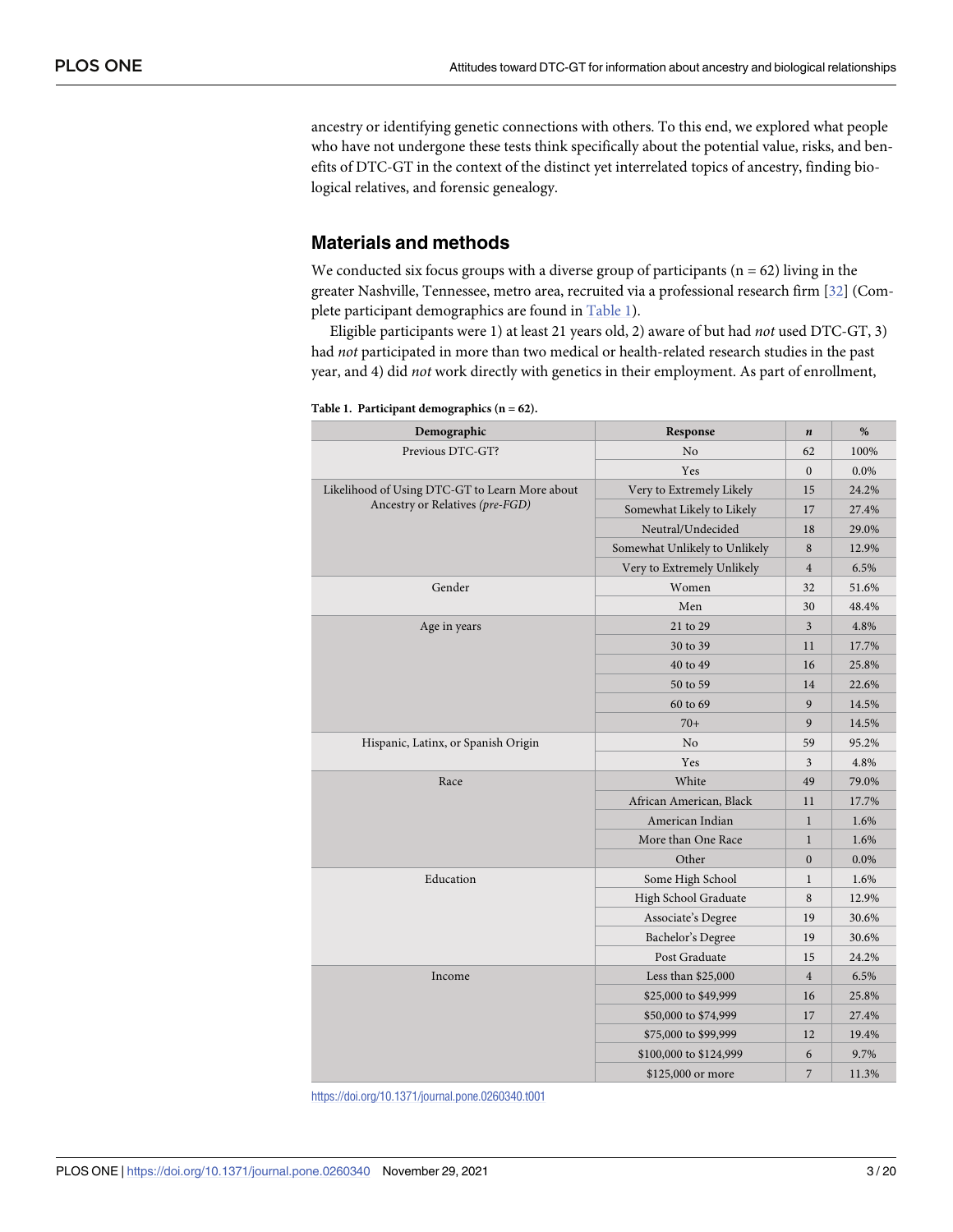participants rated their likelihood of using DTC-GT in the future to learn about biological ancestry and kinship. We assigned each individual to a specific focus group with the goal of maximizing diversity based on their self-reported demographics, as well as their initial rating of their likelihood to pursue testing, to represent a wide range of perspectives within each group. Focus groups were conducted only in English, although we *did not* exclude participants for whom English was not their first or primary language.

The Vanderbilt University Institutional Review Board deemed this research exempt under 45 C.F.R. §§46.104(d)(2)(ii). All focus groups were conducted in English in November 2019. The moderator (KMB) facilitated a group discussion in four sections: 1) DTC-GT *in general*, 2) *specifically for ancestry* information, 3) *specifically for kinship* information, and 4) *law enforcement access* to DTC-GT data. Notably, 2 and 3 addressed issues of identity, while 3 and 4 more directly confronted issues of privacy, as represented in Table 2 below.

A neutral expert in DTC-GT (JWH) introduced each section with an educational component comprising a standardized oral presentation with supplementary visual aids focusing on information essential for a basic understanding of the topic (*e*.*g*., how data are analyzed and results are determined as well as the type and validity/reliability of results), followed by an interactive question-and-answer period to resolve any confusion or misunderstanding (descriptions of the information provided to participants in the educational materials are found in Table 2). These educational components were specifically developed to establish a foundation for eliciting *informed* perspectives and opinions, rather than documenting misunderstandings. After each educational component, the moderator elicited participants' perceptions and opinions regarding DTC-GT using a semi-structured guide (S2 [Appendix\)](#page-15-0). At key points, the moderator asked participants to respond to closed-ended questions on a worksheet [\(Fig](#page-4-0) 1 and S3 [Appendix\)](#page-15-0).

|  |  |  |  |  |  |  | Table 2. Organization and relevance of discussion topics and key content of corresponding educational components. |  |
|--|--|--|--|--|--|--|-------------------------------------------------------------------------------------------------------------------|--|
|--|--|--|--|--|--|--|-------------------------------------------------------------------------------------------------------------------|--|

| Topic                                                                | <b>Key Education Content</b>                                                        | Relevance to Identity and/or Privacy                                                                       |  |  |
|----------------------------------------------------------------------|-------------------------------------------------------------------------------------|------------------------------------------------------------------------------------------------------------|--|--|
| 1. DTC-GT generally                                                  | • introduction to at-home DNA test kits;                                            |                                                                                                            |  |  |
|                                                                      | • procedure, process, cost;                                                         |                                                                                                            |  |  |
|                                                                      | • information returned to consumers (ancestry, kinship);                            |                                                                                                            |  |  |
|                                                                      | • common secondary uses of data (product development,<br>commercialization).        |                                                                                                            |  |  |
| 2. DTC-GT specifically for ancestry<br>information                   | • defining ancestral origin, introduction to ancestry testing;                      | • Meaning and value of genetic ancestry in how one is                                                      |  |  |
|                                                                      | • how ancestry is approximated;                                                     | perceived and understood by others and one's self                                                          |  |  |
|                                                                      | • accuracy and limitations of ancestry data;                                        |                                                                                                            |  |  |
|                                                                      | • example of a typical ancestry report.                                             |                                                                                                            |  |  |
| 3. DTC-GT specifically for kinship<br>information                    | • defining kinship;                                                                 | • Meaning and value of biological relation in how one is                                                   |  |  |
|                                                                      | • how relatives are identified using data generated for ancestry                    | perceived and understood by others and one's self                                                          |  |  |
|                                                                      | purposes;                                                                           | • Role of biology in familial relationships                                                                |  |  |
|                                                                      | • accuracy and limitations of kinship data;                                         | • Potential contact with previously unknown relatives                                                      |  |  |
|                                                                      | • example of typical kinship results;                                               |                                                                                                            |  |  |
|                                                                      | • potential ways in which relatives may connect.                                    |                                                                                                            |  |  |
| 4. DTC-GT Data for Law<br><b>Enforcement Use /Forensic Genealogy</b> | • overview of the use of ancestry/kin testing data for law<br>enforcement purposes; | • Unanticipated and/or unapproved access to individual<br>and familial information with direct identifiers |  |  |
|                                                                      | • limitations of and constraints on use of DTC-GT data as                           | • Involvement and/or implication in criminal investigations                                                |  |  |
|                                                                      | supplement to traditional investigative techniques;                                 | • Extent to which engagement / contribution aligns with                                                    |  |  |
|                                                                      | • example of forensic genetic genealogy;                                            | personal goals and values                                                                                  |  |  |
|                                                                      | • consumer choice regarding law enforcement matching.                               | • Choice and control over individual and familial<br>information                                           |  |  |

<https://doi.org/10.1371/journal.pone.0260340.t002>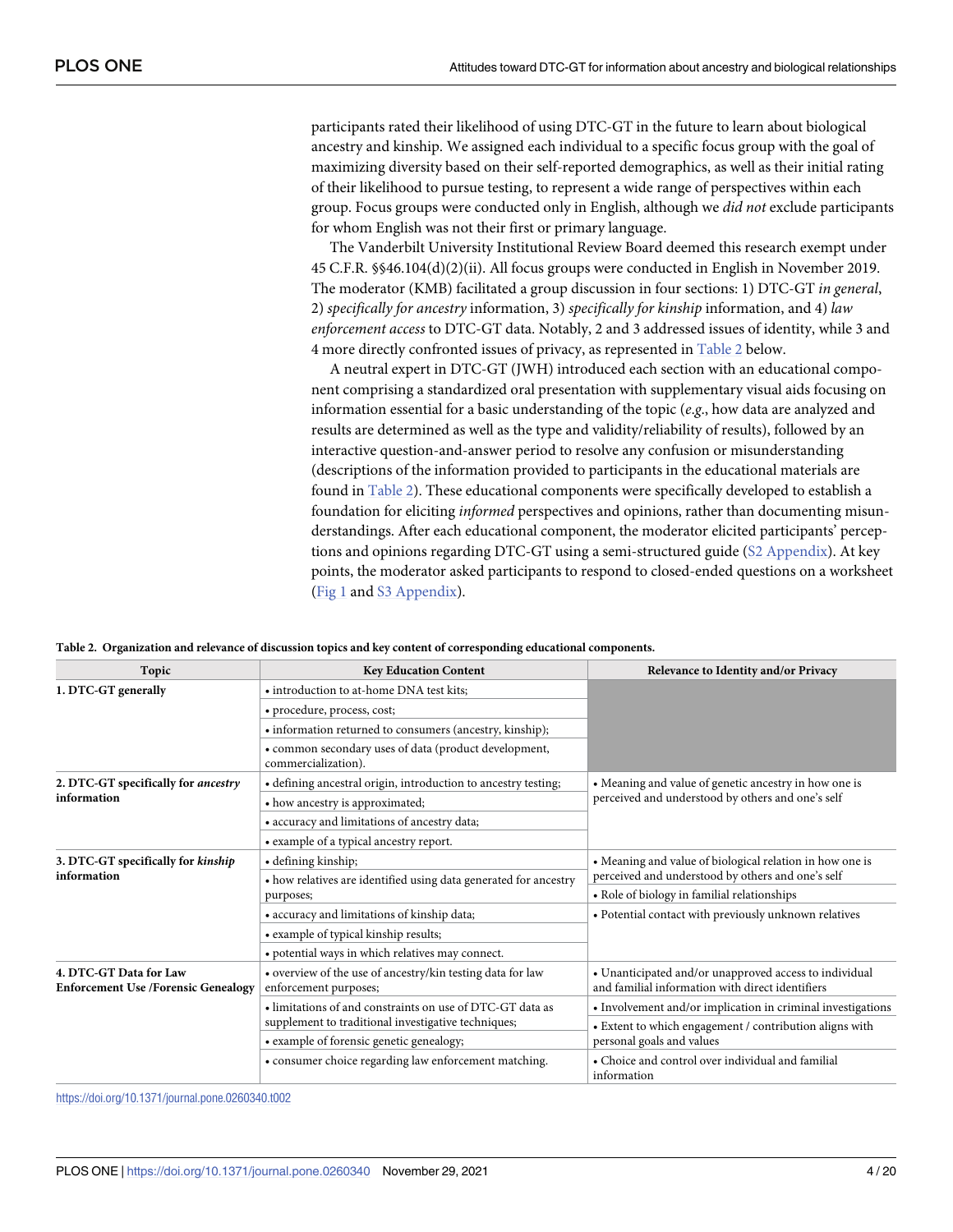# Likelihood of Using an At-Home DNA Test...

<span id="page-4-0"></span>



<https://doi.org/10.1371/journal.pone.0260340.g001>

Groups lasted an average of 120 minutes, and participants received \$100 for their time. All focus groups were audio recorded and professionally transcribed. We used an applied thematic approach to code, analyze, and interpret qualitative data [\[33\]](#page-18-0). Each transcript was reviewed by at least two members of the research team (CHA, EWC, JWH, LES, KMB, LMB) who independently identified potential codes capturing emergent thematic elements. Three team members (CHA, JWH, LES) then compiled, reviewed, and consolidated codes to construct an initial codebook. Next, they independently applied the codebook to one transcript, then met to compare code applications, resolve disagreements, and revise the codebook [[34](#page-18-0), [35](#page-18-0)]. This iterative process continued until the coders reached at least 80% agreement on all code applications. They then independently coded designated sections of each transcript, maintaining periodic intercoder agreement of at least 80% [\[33,](#page-18-0) [36\]](#page-18-0). Additionally, all coding was reviewed by one or more additional team member(s) for accuracy and completeness.

Saturation was monitored as FGDs progressed. After the completion of each FGDs, members from the research team in attendance discussed themes and opinions, identifying new perspectives with each additional group. Confirmation of saturation was more formally conducted during the coding process and demonstrated that *>*80% of all deductively and inductively coded themes were captured in the first three groups [\[37–39](#page-18-0)]. S1 [Appendix](#page-15-0) provides additional details about the methods.

# **Results**

# **The accuracy of direct-to-consumer genetic testing for defining ancestry and kinship**

Most participants understood that DTC-GT could provide insights about ancestry and kinship, although some individuals in every group raised questions about the accuracy and stability of DTC-GT results, with some expressing worries about scientific errors. A few participants were surprised to learn that the accuracy of a user's results depend on the pool of people who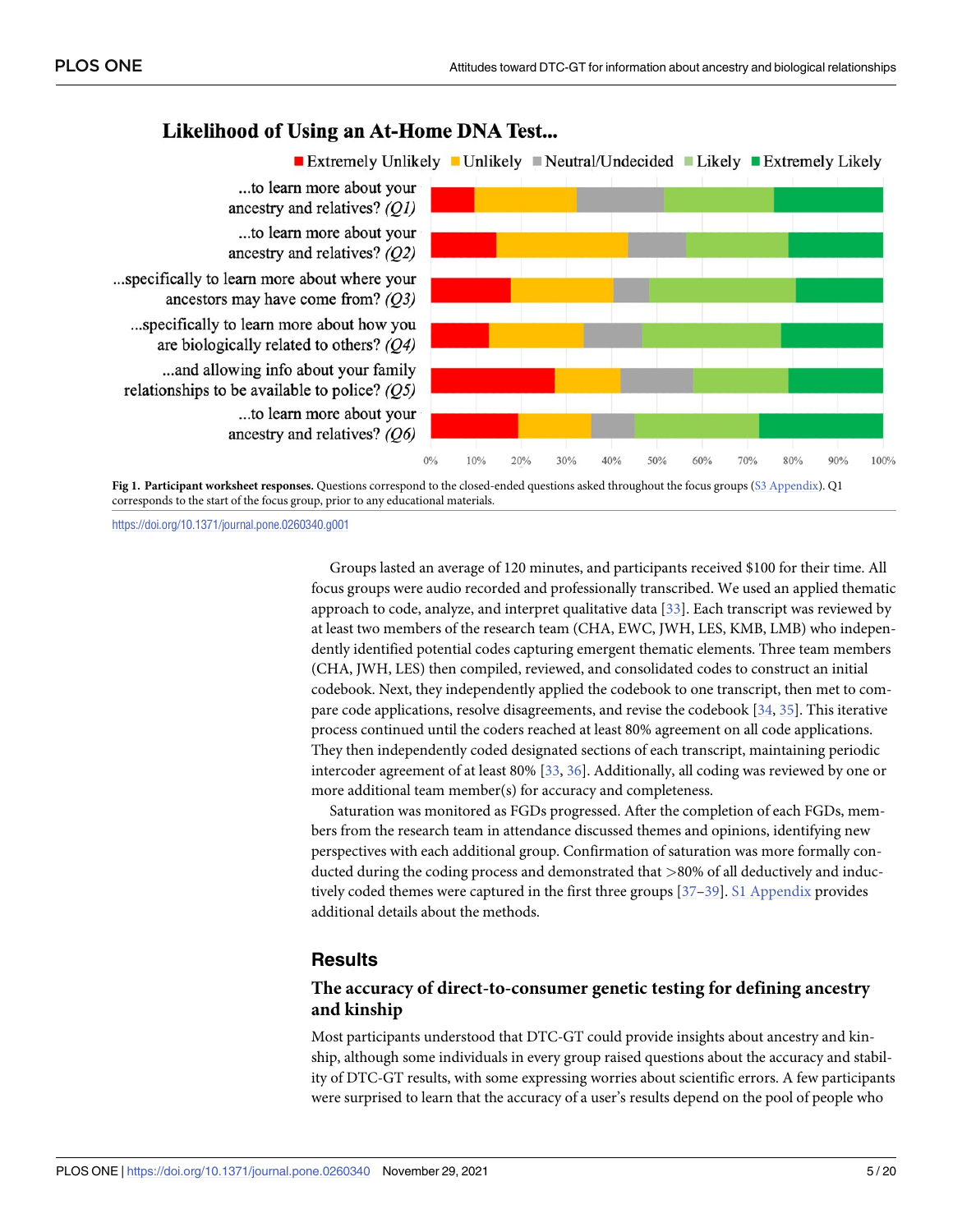had previously been tested. Several opined that DTC-GT services are marketed as accurate and expressed surprise and disappointment that results were not necessarily complete or definitive. Specifically, kinship results would be limited by the extent to which a user's biological relatives had also used DTC-GT and, if so, if they had used the same company (a topic briefly addressed in the educational materials, generating subsequent discussion in multiple focus groups), and ancestry results may have "*big gaps of emptiness*" (C03) or ancestry of unknown origins:

A05: I do want to fill in some gaps, but how do I know I'm filling accurate gaps with correct information?

#### **Meaning of ancestry and kinship information**

**Individual identity.** Many viewed genomic data about ancestry and kinship as having a high importance or value to one's identities:

C04: It's more important. I don't think it's recreational as much as it is your own self-identity. [...] it's not just entertainment; it's getting a better picture of who you are as a person and what kind of life story you're going to leave behind.

--

F10: I guess because of the history of African Americans in the United States, it does have some bearing for me personally—we don't know beyond my grandparents, really, where my family comes from. [. . .] So, it would be nice just to have a sense of—and you hate to say—'who you are,' but there is a certain element of that in having that information.

Some perceived their ancestry to be particularly relevant to their individual identities but considered genetics to be less relevant to their ancestry than culture, tradition, and group inclusion. This concept that 'ancestry' comprised more than genetics was further elucidated when participants were asked to imagine receiving results that contradict their current beliefs about their own ancestral origin:

B01: I'm still Hispanic. [. . .] If I find out that some great, great, great, whatever is from France —so? [I'm] Hispanic and still from Cuba, I'm not going to go say I'm from France. No, I'm Cuban and Dominican. Something that goes back 3,000 years ago? I'll still be marking the same thing: Hispanic? Yes; White? Nope. That's not going to change.

A few participants who indicated that genomic data about their ancestry and kinship could be relevant to their identities nonetheless expressed hesitancy or concern about what types of information DTC-GT data might reveal about their family histories, and how discovering "*something ugly*" (E04) might adversely affect their individual identities and perspectives:

A01: Me being African American, knowing what my ancestors went through and knowing that some slave owners raped some Black women. No, I don't want to know if there's a little bit of white—and it's probably there—or European. I want to know my family's history, but [. . .] no, I don't really want to know all that.

---

E04: What if you're a product of rape? What if you're a product of some real bad traumatic stuff? Which I really do think I am. I just wonder, what is the big thing that people are hiding? And what if it's ugly and you're better off never knowing it? Then someone's like 'Hey, I'm your cousin. Did you know that?' and this wonderful rose-colored life that you've been living now turns into something [that you cannot unlearn].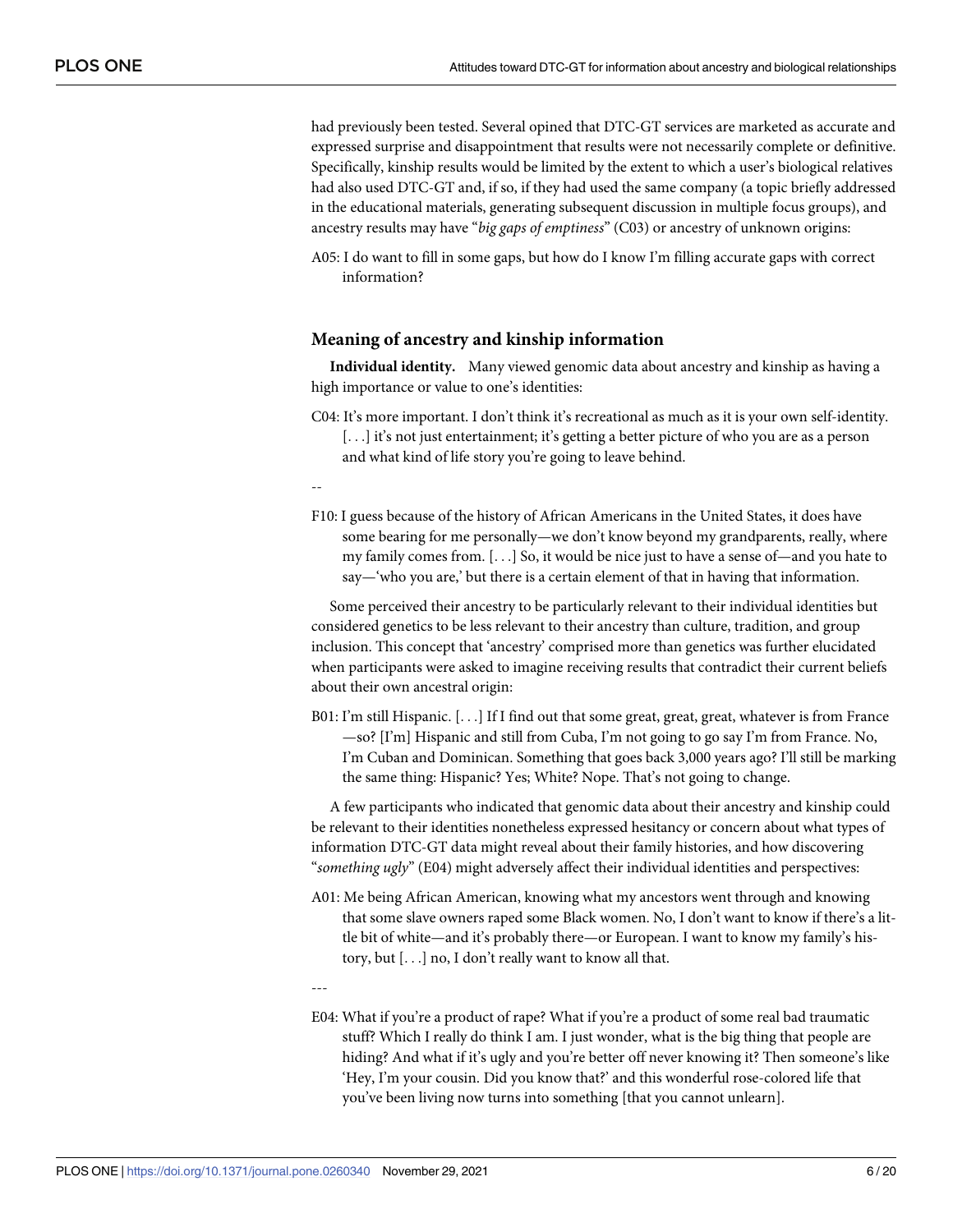Others viewed DTC-GT results as having little-to-no importance or value to them—with several echoing sentiments of "*I am who I am*" (D06)—contrasting ancestral origin information with other factors they perceived to be more influential to their identities and experiences:

- F04: Nothing about my ethnicity defines who I am. The struggles I have in my own life—*those* define who I am.
- --
- D09: It would be mildly interesting to know it's mostly Scandinavian or Italian or whatever. But for me personally, it doesn't change my life one way or the other. I am who I am because of family I grew up in and the experiences that I've had. Where my ancestors came from doesn't have an impact on my life today.

**Impact of information on families.** Beyond informing their personal understanding of their own roots, several participants specifically valued DTC-GT results—particularly relating to ancestry—as fostering a cohesive familial identity:

D03: There's still a piece of me that I'm not familiar with. Knowing that I could share this information with my children, and then we could maybe travel to the place or learn more about this particular area or origin.

Most participants anticipated that discovering information about their ancestry and kinship—even if unexpected or incongruent with their family stories**—**would *not* have a substantial effect on their self-perception, individual or family identity, or established familial relationships. These participants emphasized that neither their personal identity nor their familial relationships are defined by biological connection; rather, they valued shared histories and memories, emotional bonds, and socially defined roles, standards, and expectations (*e*.*g*., loyalty) over biological connection:

- C03: Relationships aren't based or formed on DNA. They're spiritual, they're emotional, they're historical.
- C04: It wouldn't make a difference to me. I might want to meet the milkman or the mailman, but I agree with pretty much everybody that it's much more spiritual and what your relationship is than what your DNA says.

---

D03: I don't think I would feel any different about them [if I learned we were not biologically related]. Especially if I've grown up with them my entire life, the love for them wouldn't go nowhere. It wouldn't faze me at all. Of course, there would be some questions like, 'what's going on?' But as far as the relationship, it wouldn't be anything different.

Several cited the value and stability of their relationships with non-biological family members:

A05: We have people that we claim as 'family' that are related by marriage. And people divorce, but they still come around to family gatherings, and they're still just like family. So, [biological relation] doesn't matter to me.

---

C03: Both of my daughters—one has married a young man that has a child and the other's about to become engaged to a young man that has a child. Those are my grandchildren, without one drop of DNA.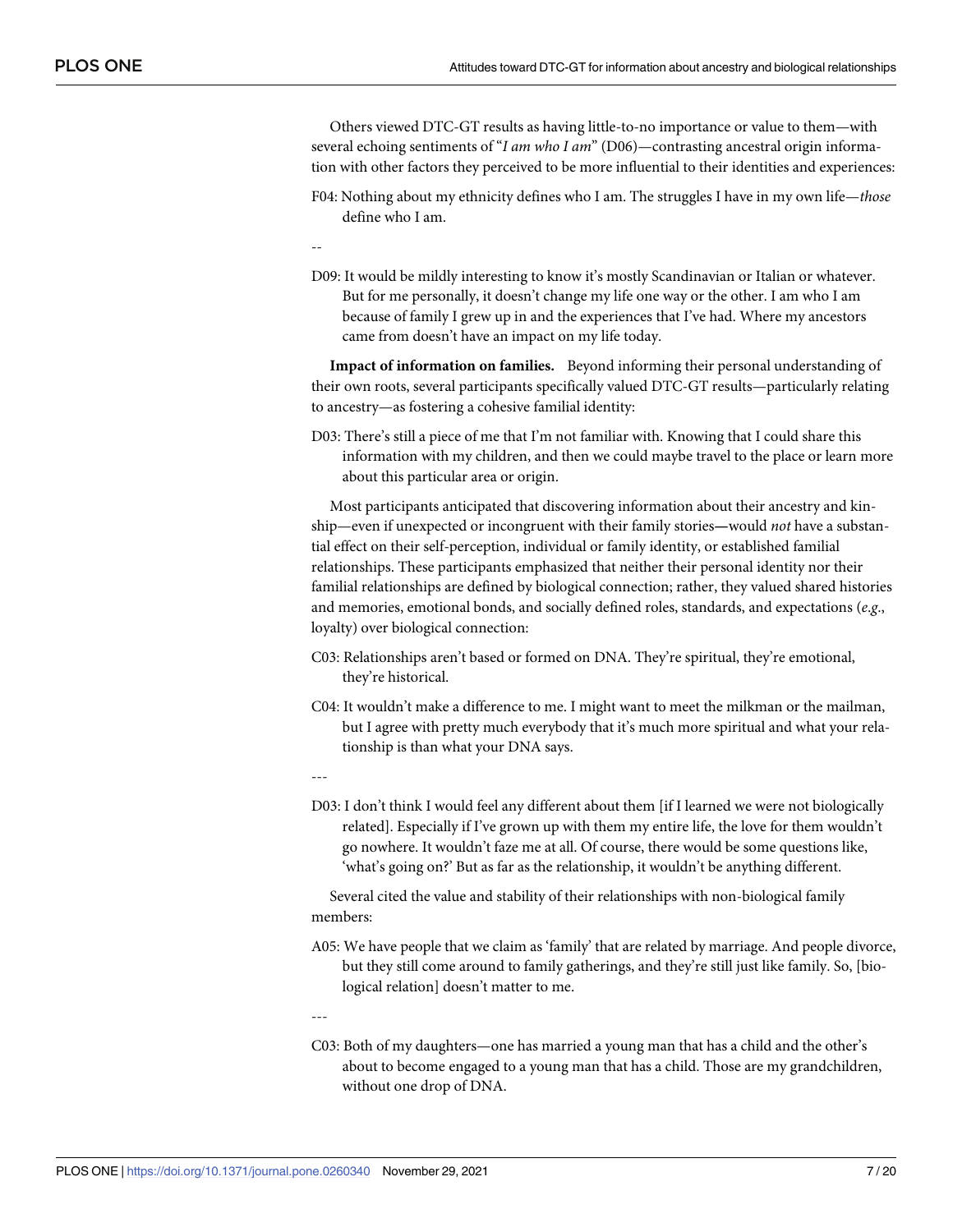While almost all participants ascribed to broader, social definitions of family regardless of biological relation, some nonetheless anticipated potential implications of receiving genomic data for one's current family structure and dynamics. Many endorsed concerns that genomic data could expose unexpected or incongruent results unearthing family secrets, airing dirty laundry/finding skeletons in the family closet, or opening a "*can of worms*" (B04), which could be troublesome:

- A05: I'm the type of person who lets sleeping dogs lie. I don't want to dredge up drama between family members or anything like that. So, I would just leave it alone.
- ---
- C05: I'd rather just live my life believing what I believe because, to me, it's irrelevant at this point. What's the point in causing yourself turmoil when you don't have any? When people start looking for problems, this may be the way to find them.

Indeed, a few noted that familial disruption might arise not from uncovering unexpected connections *per se*, but from the revelation of dishonesty, concealment, or other actions by relatives violating trust or otherwise disrupting established familial relationships and narratives:

C05: If it was a sibling, I would look at my parents and have some questions, just because of so many years of not telling me. I think it could adversely affect that relationship because of the lie, not because of the biology.

Notably, several participants recounted their direct experience of learning unexpected information about their family trees, expanding hypothetical discussions into reality:

F06: I found out that my grandmother isn't my biological grandmother a year ago. My mom thought that would break my heart, but it really didn't because she raised me. So, if I found out like someone else in my family is that way, it really wouldn't change anything for me because they are my family.

**Connection and belonging.** Many participants opined that DTC-GT information could be important to filling in gaps in one's life story to foster connection and belonging:

- D05: Everybody wants to belong to something. It's just another extension of that, where you're coming from and maybe what you have in common with other people you didn't know you had before.
- ---
- A09: I don't have a lot of family. I'm here by myself. My grandparents have all passed. My parents are older with health issues. I would be excited to know that I wasn't alone. I feel alone a lot.

Several participants noted missing or severed roots and branches in their family trees, and valued the potential for DTC-GT results to answer lingering questions:

B10: I tell everybody in my family every day, 'I don't belong to y'all. I know that.' I know they're not the family I belong to. [. . .] I'm nothing like them. My dad is on every birth certificate of all six kids, except for one. I'll let y'all figure out which one that was.

This participant went on to echo others who suggested that biological connection with a previously unknown relative could trigger certain expectations and obligations consistent with those of socially defined family: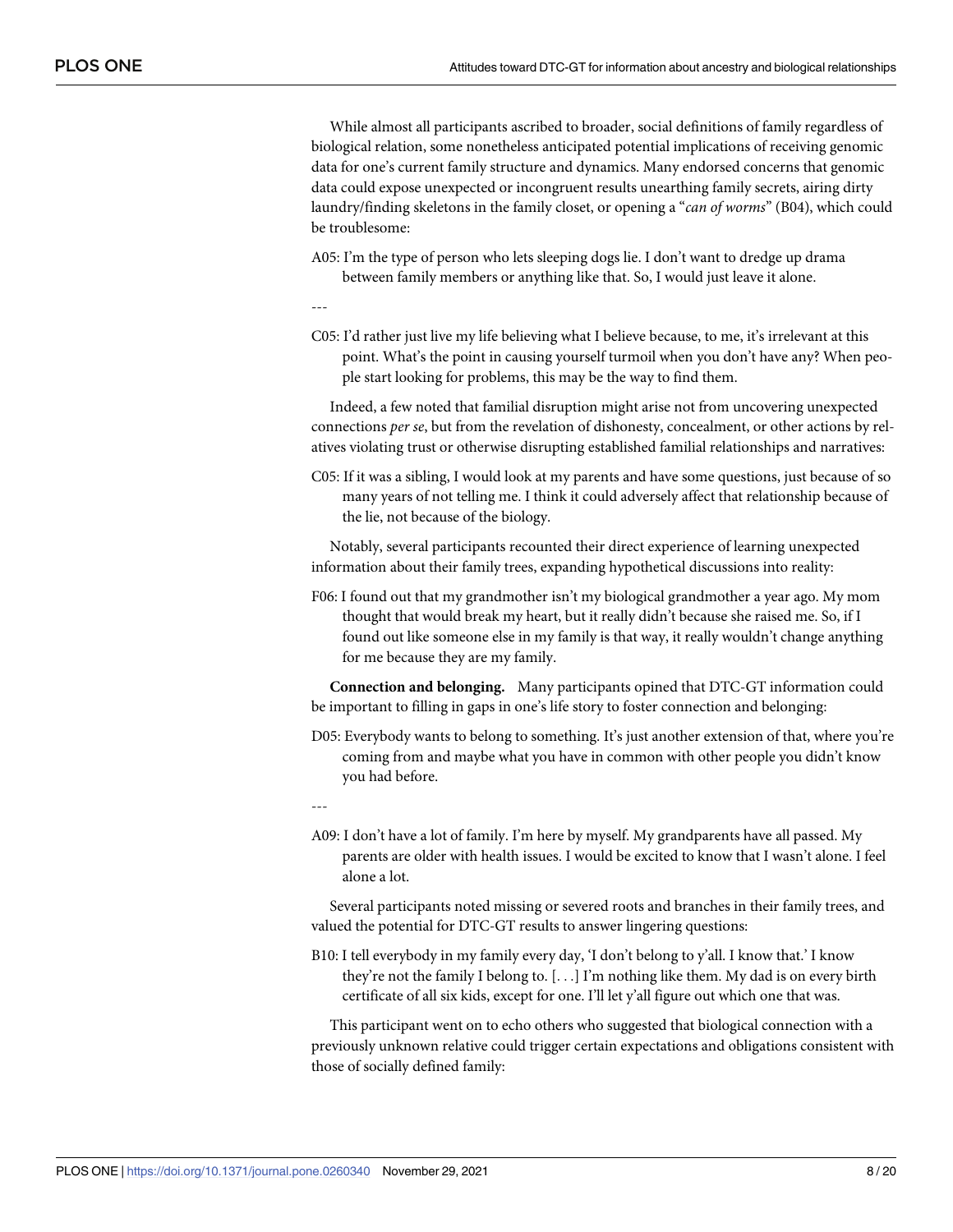B10: Blood relationship to me means [. . .] you've got my back, and I've got your back, and we're here for each other, and we do for each other, and we're a family.

Although some participants suggested that DTC-GT results could foster new connections and affirm belonging, others suggested that new information—especially results that are unexpected or incongruent—may threaten established or potential connections with individuals and groups as well as individual identities based on such connections:

C05: My wife's father is full-blooded Irish. [His town] has a big Irish St. Patty's Day, and they march with the [*Irish surname*] banner. So, if they found out they weren't Irish at all, I think it would make a big difference to them.

Among all groups, participants suggested that individuals who doubted or did not know their ancestry or their family's biological relatedness or those with small families or whose relatives had died could find more value in DTC-GT for finding connection and belonging:

E06: I think if there were questions, if you had doubts your whole life because of half-truths or pieces just aren't fitting together, it would be more intriguing. But if you look just like your parents or you have attributes like them, there's not really much question there, so I wouldn't feel like I would need to go have it validated. . . . But I think if you have already the lingering questions, or with adoption or wanting to find extended family, then [biological relation would be] really important.

---

F01: Let's say I was raised and maybe I didn't look anything like my family, and I had doubts. Maybe I heard whispers, maybe I heard rumors. I think something like that would be very valuable to a person like that. But someone like me—I know my family, my grandparents on both sides, there's never been any doubts to parentage—I don't think it would really matter. It would just be fun to find cousins because my family is small.

However, not all potential connections and memberships were viewed positively. Some were wary about the potential for genomic data to connect them to individuals or ideas with which they would not want to be associated, or "*tie you to something that you don't have anything to do with"* (B04). Specifically, participants were concerned that biological relation to criminals (e.g., "*a serial killer*" (E06)) or other controversial individuals would tarnish their social reputation or public image:

- B04: Pretend I get a testing done and I find out that my great-grandmother was Adolf Hitler's sister, but she never told anybody because she was ashamed of that. Now I'm freaked out a little bit. . . . And then a couple of years later I want to run for [political office]. My opposition is going to say to their voters, 'Do you really want somebody whose greatgrandmother's brother was Adolf Hitler?'
- B08: They'll just say, 'related to Hitler.'
- B04: That, to me, is that can of worms that people will just jump on. They jump on stuff that you didn't even have anything to do with it.
- B02: Somebody did something [many] years ago. You have no idea who they are, what they did—and it's going to fall on you.

**Weighing genetics against family narratives.** While many participants expressed or implied high certainty of their own ancestral origins and biological familial connections, others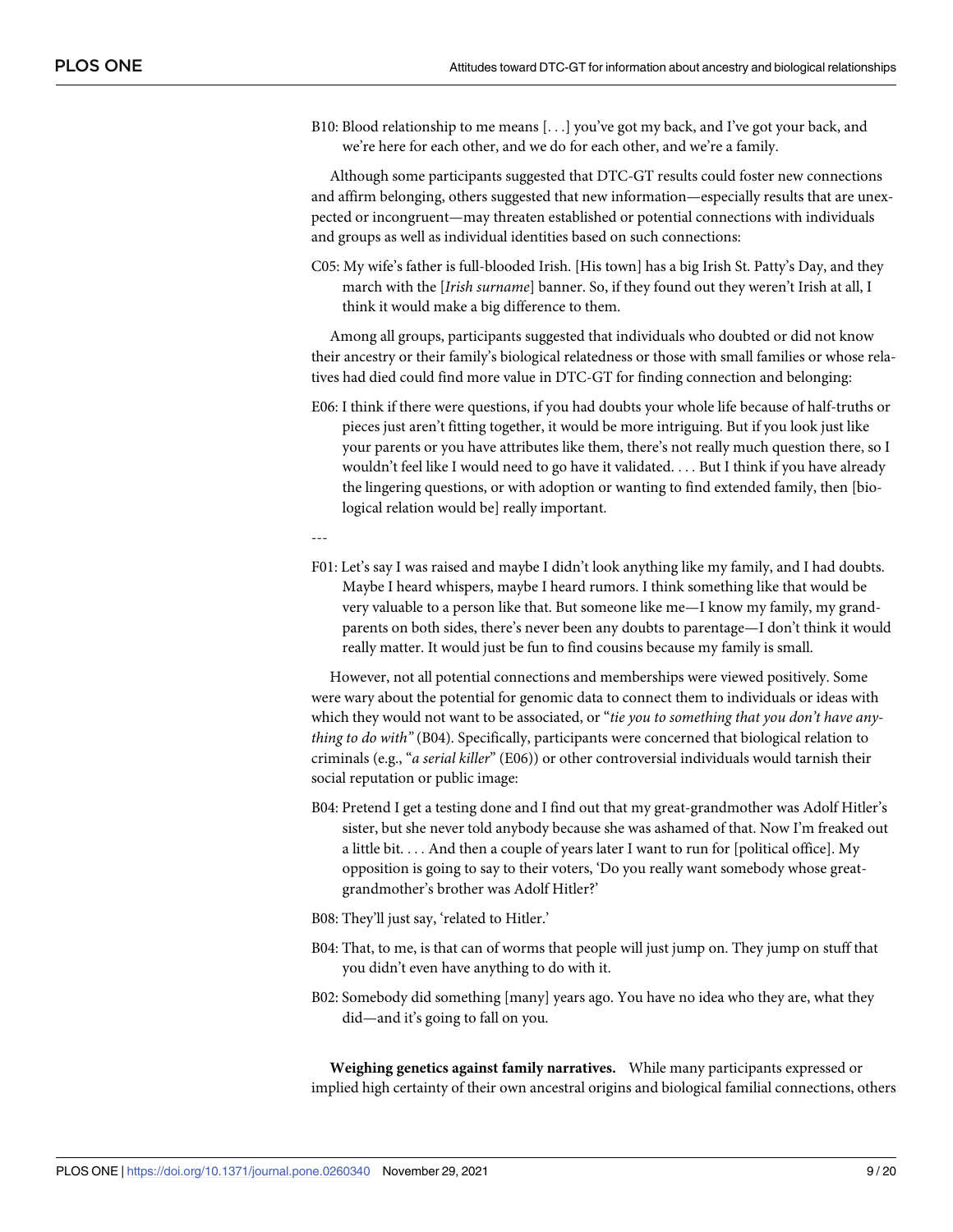highlighted the fallibility of family stories in general, noting that "*lots of people in this country have a very mixed background they don't know that they have*" (E09):

- A10: [There] is so much stuff that goes on in families. [. . .] Rape, incest, teen pregnancies, and hiding stuff. And not really knowing the true story, you'd never know who you're related to.
- ---
- A06: Several centuries ago, females were not allowed to have kids and be unwed, and divorce was taboo. So, you made up a story to cover that part up because it can't be known  $[\ldots]$ When your husband left you, you had to make up some story, 'He died,' instead of, 'He ran off with my cousin.' As it turns out, he didn't die; he just skipped town because he didn't want to be married no more. The story rolls downhill, generations after generations: 'he died.' But he's living three counties over doing a whole different thing.

Several participants emphasized the value of genetic data to clarify/supplement, confirm, or correct one's family story:

E07: [Oral history] is all by memory, it's all by word of mouth, and this kind of tips the iceberg. [...] The more data that's out there, it gives you the opportunity to trace it yourself, and then you carry on that conversation, pass it down.

Regardless of their confidence in their own ancestry in particular, many participants found value in supplementing evidence such as genealogical records. . .:

F04: I would do it just to confirm what [my relatives] have researched out. My ancestry comes from Germany and Denmark and so I would just take it to see if it would correlate.

. . .and assumptions based on phenotypic traits, as illustrated by this Black participant while gesturing to their skin:

D02: I think in my family, I'm not certain but seems pretty apparent where they came from. But seeing that confirm or deny it would be interesting.

However, several participants reported that they would be *skeptical* of any results contradicting their established understandings/beliefs regarding their ancestry. These participants perceived genetic results to be *less* reliable than their family's oral history, genealogical records, or other evidence such as phenotypic traits:

A08: I would question the validity of the test if it was something so completely opposite than what I had been told by family. [. . .] If you had so much [genealogical] background from family bibles and that sort of thing, then something completely different would really make me question the test.

**Contact with new relatives.** When asked to imagine being contacted by previously unknown biological relatives, several participants expected that they would be skeptical of such individuals, citing the potential for scams, deceit, and misrepresentation/fabrication of results from imposters as well as the potential for ulterior motives in legitimate kin:

- E08: In today's age the way scams are, anybody can come by 'Hey, I'm your cousin, I need a kidney.' I'm just not comfortable with it.
- E01: What's their objective? What do they want? How much money you want to hit me up for? [There are] safety factors.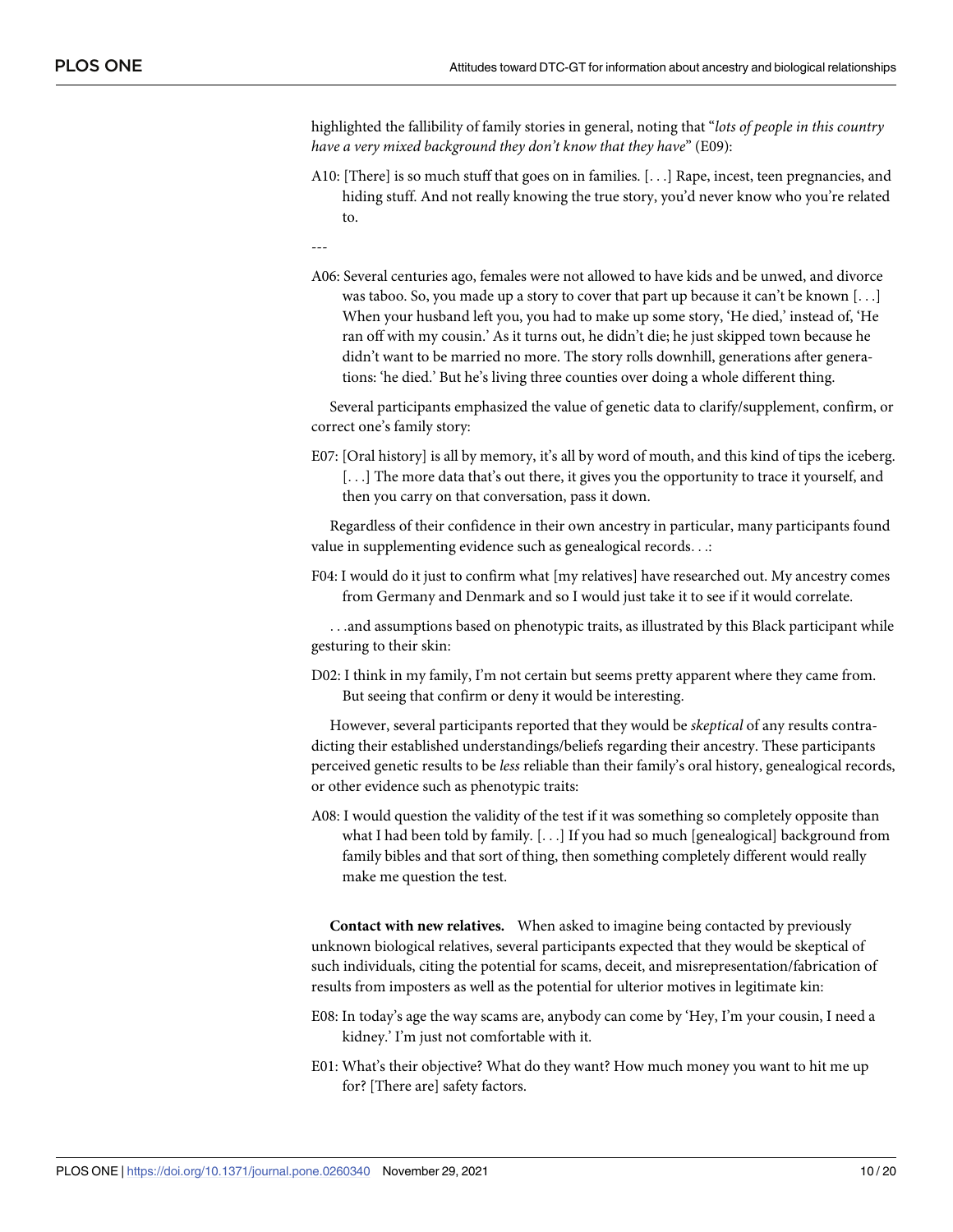Some stated that they would *not* initiate or receive contact with new biological relatives. In addition to the aforementioned concerns about motive, these participants were wary of exposing family secrets, airing dirty family laundry/skeletons in the family closet, or otherwise disrupting existing familial dynamics:

B09: I wouldn't want to impose. I don't know what's going on, what their family member told them. For me to open a can of worms, some hostile feelings. That'd be my reason for not reaching out to them. If they reach out to me, I'd be open, but I wouldn't initiate. Not at all.

But others expected that they *would* initiate or receive contact with new relatives. For these participants, the risks were outweighed by anticipated benefits such as relieving loneliness, feeling connected to others, answering long-standing questions, clarifying the family story, and expanding their social support systems and networks:

B08: For me it would be the chance to not be alone. Most of my family are gone now, so if they're willing to get to know me, it would be a chance to not be as alone as I am now.

---

- E09: It would it be fascinating to find people like, "Oh my gosh, they actually look like me."
- E03: Yeah. Or "we have the same laugh or the same eyes or the same fingers." That'd be fascinating.

In discussing their potential willingness to connect with newly discovered kin, some participants stated that their level of interest and engagement would depend on contextual factors, such as the degree of relation:

E07: It would depend on how close of a relative it was. If it's a second or third cousin, I mean, I have *first* cousins that I knew when I was a kid that I don't talk to anymore, so I don't need another one if it's way down the line. If they're really close, I'll probably reach out.

Further, many expected that the extent of their communication would depend on specific characteristics of previously unknown biological relatives, emphasizing they would investigate any individual before communicating with them, expecting that new relatives would do the same for them:

- D05: I would probably check social media first, just want to make sure they're not way out there. I might know right then that we just aren't going to get along or I'm probably not going to hang out with them, whether I'm blood or not.
- D08: I'd like to know a lot more about them before I even tried.
- D07: I would do a background check. And I would want to which aunt or uncle or grandparent they knew.
- D09: Even if they may be related, you might want to know how much jail time they've done.

Some anticipated limited engagement or maintaining specific boundaries:

E02: I wouldn't go and have dinner and drinks or something like that. But I might Facebook them and see about their life and let them see about mine, but no details.

---

A07: I would reach out to them, only on a level of if they were trying to research family. But as far as wanting to get together and be buddy-buddy, well . . . There's enough people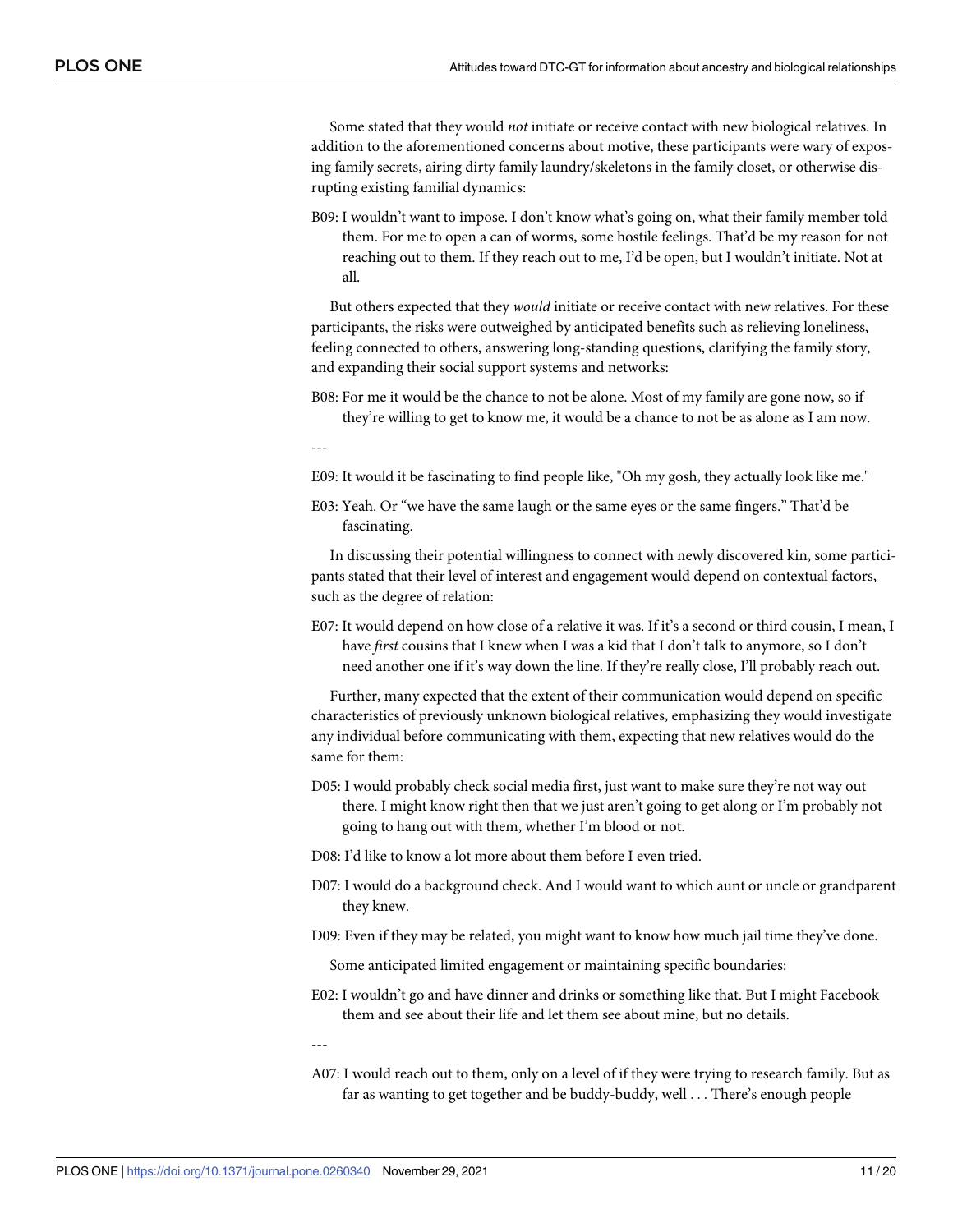around me that I don't need people that I don't even have a clue about coming into my life right now.

<span id="page-11-0"></span>A10: If I knew I had a distant relative, 'let's have some lunch, compare stories, information,' and see if they're weird or creepy, if they're someone I want to continue back with or not for an actual interaction. But I wouldn't stay at their house, though.

Notably, several participants recounted their personal experiences in contacting previously unknown relatives, illustrating the range of rationales, reactions, and effects:

E03: When I was adopted, those records were sealed. After my parents passed away, I pursued and got those records. . . . I made the call, and my purpose was I really wanted to just tell my birth parents thank you, because I was blessed with the most fabulous parents on the planet. I didn't want to throw blame on anybody, I had no malicious intent. [. . .] My birth father's family totally embraced me. My birth mother, not so much—that door was just totally shut, and I am fine with that. But her family totally embraced me just like my birth father's.

#### **The intersection of forensic genetics and ancestry/kinship testing**

Participants spoke about the use of information from DTC-GT for forensic purposes, both spontaneously and in response to specific questions following an educational segment. Several participants shared personal anecdotes about law enforcement use of genetic data and recounted news or episodes in television, film, and literature, including several references to the high-profile Golden State Killer (GSK) case. Participants commonly asked questions about the accuracy of familial matches in the context of forensics, particularly for more distant relatives, the specifics of DTC-GT company practices with respect to law enforcement access (e.g., the process for opting in or out of law enforcement matching), and the law regarding compelled disclosure of data without respect to consumer choice (e.g., pursuant to a warrant or court order) and oversight (or lack thereof) of law enforcement more broadly. Law enforcement in the United States is typically able to engage in familial searches of the type used in the GSK case without a court order [\[40\]](#page-18-0).

Following education about forensic genetics (S2 [Appendix\)](#page-15-0), we asked participants to brainstorm reasons why someone might *permit* use of their DTC-GT results for law enforcement matching. Many pointed to the utility of DNA in identifying and apprehending criminals, decreasing public safety threats, and reducing the cost, and increasing the efficiency of criminal investigations:

B07: I think of that Golden State Killer who was living next door to people, or the BTK killer who was continuing to commit crimes even though people had reported him. It would have been good had the daughter given DNA. [...] They got someone who's just done vicious killing that was living among people, [but] it could have shortened his reign of terror.

Additional considerations included the benefits of exonerating the innocent, locating missing persons, and bringing justice and closure to victims and survivors ("*Give peace of mind to those families that have* [. . .] *never gotten the answer of where somebody is buried*, *where the person disappeared to*" (B07)). Overall, these discussions were often accompanied by altruistic statements about public service or a desire to contribute to the greater good:

A11: If it can help find someone, if it can help prosecute someone, if it can help exonerate someone, yeah, by all means.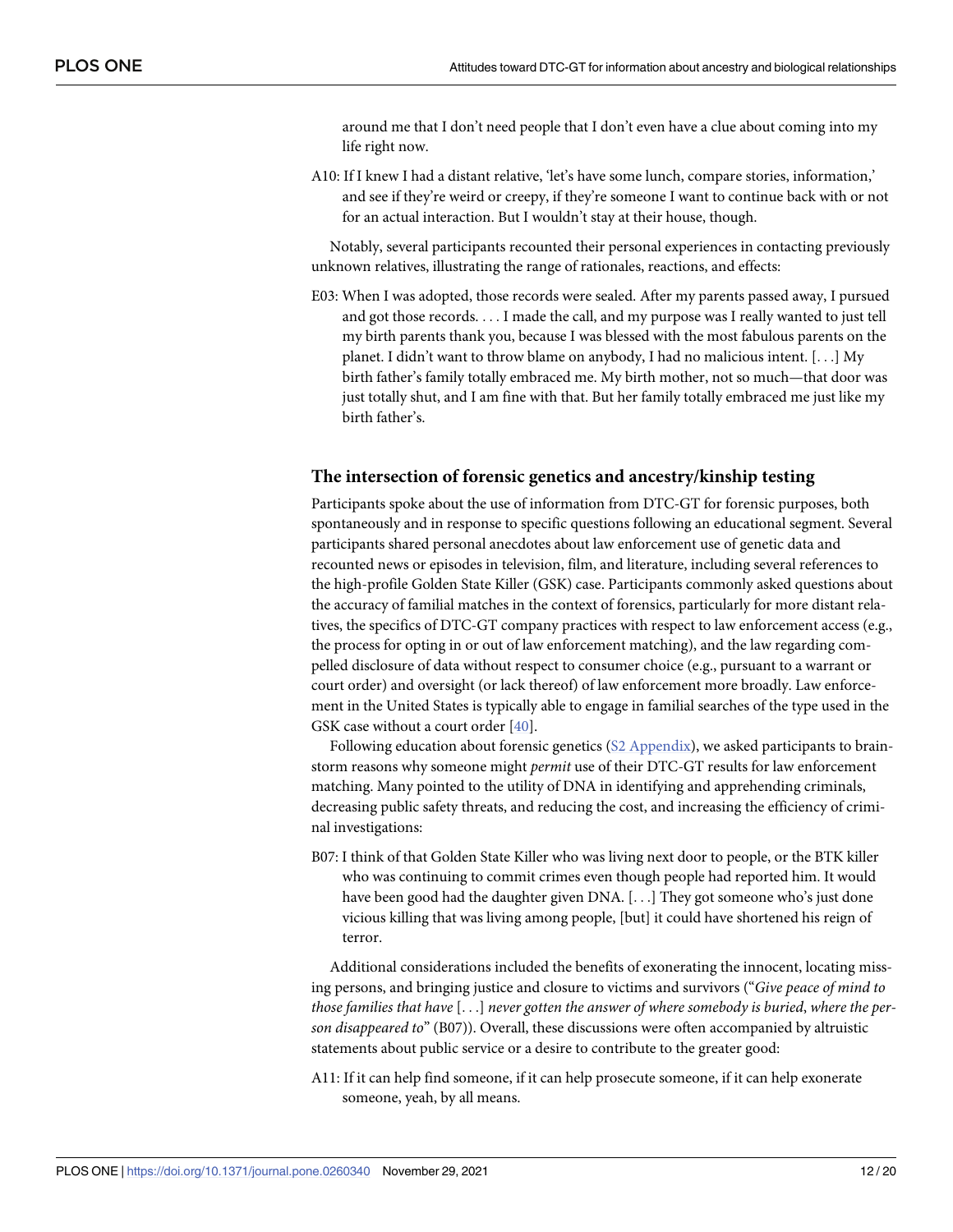We also asked participants to brainstorm why someone might *not permit* use of their DTC-GT results for law enforcement matching. A common theme was a general skepticism of law enforcement, including concerns about bad motives and misuse of the information. . .:

A08: Law enforcement, sometimes, aren't the good guys. Maybe they're using it for nefarious reasons unbeknownst to anybody else. I'm always hesitant or questioning this idea of 'the greater good for everybody' stuff.

. . .and/or mistrust of the government in general, with multiple participants referencing overreach, surveillance, "*Big Brother*" (A08), and other dystopian fiction:

C05: There's just something that inherently bothers me about private information about me being out there. I read 1984 years ago, but now it's really coming true because there are cameras everywhere. And the DNA—there's something about it that inherently just bothers me.

---

D12: From all indications [. . .] it seems this is something that the government is going toward whether we like it or not; they want to find out all they can about everybody. It's just like Big Brother—they want to uncover everything they can, and it's in the headlines daily [that] the governments want to do more and more to find out about the population.

One participant shared their insights as a former law enforcement professional:

A07: If you got a crime that happens out here, and you start with a pool of 750,000 people [. . .] if you've got a DNA match, that shrinks that pool automatically. You can focus better, you got a better chance of *not* charging somebody [erroneously]. DNA is huge when it comes to helping exonerating people, and it's huge when it comes to helping point somebody in the right direction. I knew officers whose investigative techniques were not good, and I've seen people railroaded in the past. Everybody has. But I've seen, also, officers do really good work and get the right folks most of the time. But yeah, it can be abused. Anything can be abused.

Participants also discussed the possibility that their DTC-GT results could implicate their biological relatives. Some expressed a desire to see criminals brought to justice, regardless of familial relationships, with a few specifying this as a key reason for permitting law enforcement access:

B07: We all have one family member we never trust. In every family, we have that one cousin, that one uncle, that one person [. . .] you know he did something wrong. We just don't talk about it.

In contrast, others cited the risk of exposing a relative to criminal liability as a reason to *not* permit law enforcement matching. . .:

A04: If you know your family has a less-than-beautiful reputation or a dicey history, that's going to be a solid 'no' because you don't want to hurt your tribe. They might not be great, but they're still my people.

. . .or expressed more general reservations about exposing anyone to the criminal justice system, whether a close relative or not:

A10: I wouldn't want a murderer to get off, but I wouldn't want someone to misuse the information and affect someone's life in a negative manner to where they can't now take care of themselves or their family. Or they're just thrown under the society's bus. So, I'm torn.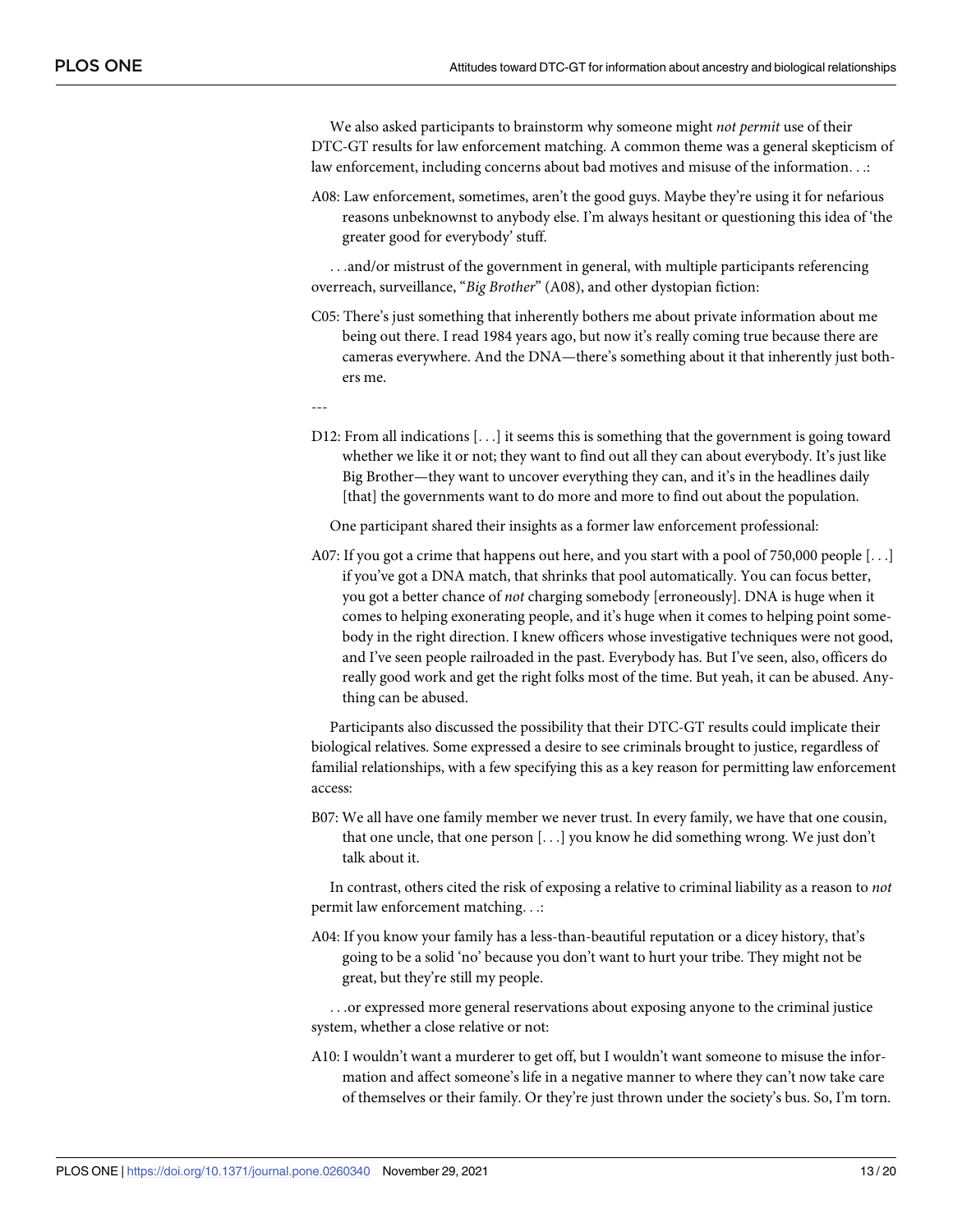<span id="page-13-0"></span>Participants also discussed other factors that would enter into their decision, such as the nature of the crimes that were being investigated (often with the implication that the technique would be more permissible to investigate serious crimes, such as violence and crimes against children) and the level of oversight of forensic genealogical investigations. Others perceived that they had no choice about whether to permit law enforcement matching, expecting that law enforcement could access the information regardless of consumer preference.

Willingness to allow law enforcement to access DTC-GT results was the most polarizing topic covered in our focus groups, with participants nearly evenly split in their views: onethird reported they would be likely to extremely likely to share their results, one-third reported they would be unlikely to extremely unlikely to share, and the remainder was undecided/neutral [\[Fig](#page-4-0) 1, Q5]. At the conclusion of the focus groups, however, participants' expressed interest in pursuing DTC-GT testing appeared largely unchanged from than their initial view  $[Fig 1,$  $[Fig 1,$  $[Fig 1,$ compare Q1 and Q6].

# **Discussion**

Genealogy is a major activity of millions of Americans, pursued to learn more about their own family history, which often informs their self-concept and their personal or familial identities [\[1](#page-16-0), [2](#page-16-0)]. DTC-GT, by elucidating genetic relationships in the present and over millennia, adds powerful new tools for learning more about one's ancestry and kinship. The use of these tests for this purpose, however, has received relatively little scholarly attention, particularly in comparison with research exploring views about health-related information from DTC-GT [\[41,](#page-18-0) [42\]](#page-18-0). In the early days of these tests, Wagner and Weiss (2012) reported that science and social bloggers writing about DTC-GT rarely discussed the potential implications of, or rationales for, pursuing such testing [\[43\]](#page-18-0). In a convenience survey conducted in 2010 of 176 people, these investigators in another article reported that primary rationales for pursuing DTC-GT were education and entertainment, while cost was the primary factor dissuading consideration. At that time, less than 20% of respondents were concerned about the validity of results or the policies and practices of DTC-GT companies and, on average, the respondents were ambivalent about any use by law enforcement. Other studies conducted during this period also addressed ancestry and kinship, albeit usually in passing [[23–25\]](#page-17-0).

Since that time, as the market in ancestry and kinship DTC-GT has exploded, interest in the attitudes of actual and potential users have evolved. For example, Yin et al. (2020) examined *>*150,000 comments posted on 23andMe and AncestryDNA subreddits (unsolicited by investigators) [[44](#page-18-0)], finding that comments about ancestry and kinship dominated discussions, and results about biological relations with individuals elicited stronger and more divergent emotional responses than those about ancestral origins, paralleling those of our focus group participants. Ruhl et al. (2019) found that respondents to an online Mechanical Turk survey about DTC-GT ( $n = 1026$ ), most of whom had not yet undergone testing, were more interested in ancestry than any other result and perceived ancestry and finding relatives as more likely to be informative than health-related results [[22](#page-17-0)]. Horowitz et al. (2019) surveyed potential bone marrow donors, focusing specifically on ancestry testing [[45](#page-18-0)]. While only about 5% of them had actually undergone DTC-GT, more than 95% said they would do so if it were free. The authors reported that White and Black respondents whose forebears had immigrated at least three generations earlier were more likely to be interested in having DTC-GT, while those who felt confident of their ancestry were less likely to be interested. Stallard and DeGroot (2020) conducted focus groups with self-identified family historians in several countries, reporting both how people engaged in genealogy incorporated DTC-GT into their practice as well as their views about potential threats to privacy and family disruption [[28](#page-17-0)]. Saha et al. reported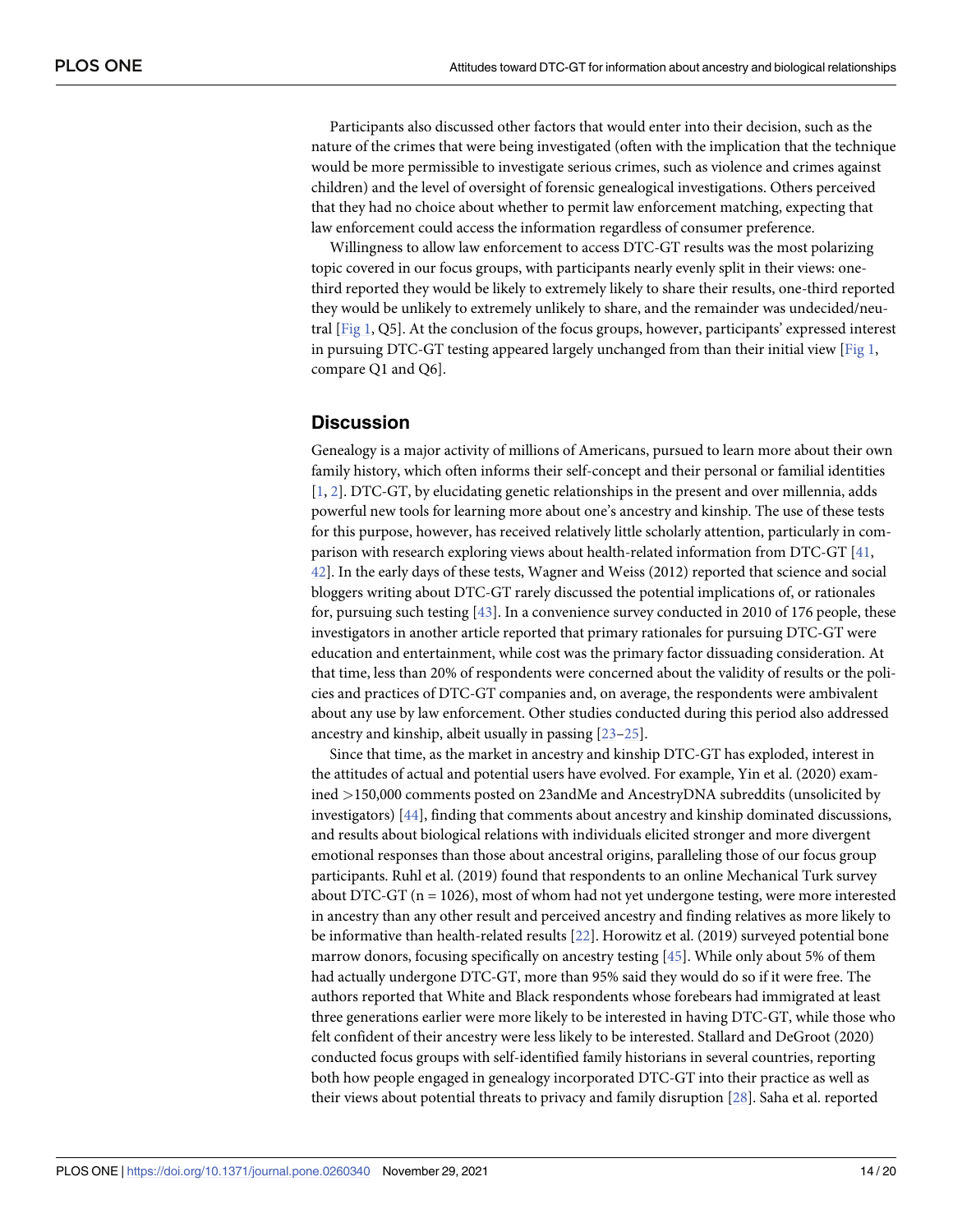<span id="page-14-0"></span>that actual and potential users of DTC-GT cited discovery of ancestry as a primary reason to pursue testing, while listing privacy, emotional toll, potential for misuse, and use by law enforcement as potential concerns [\[27\]](#page-17-0).

The findings of our focus groups provide additional nuance to these recent studies. Many participants expressed concern about the accuracy and validity of DTC-GT results. These concerns were most prominent in the "initial reactions" phase of each focus group (prior to the educational component, which focused on the scientific basis and accuracy of these results), but they continued into the subsequent discussions of ancestry, kinship, and law enforcement.

They also expressed concerns, albeit to a lesser extent, about the accuracy of information regarding family relationships that could be derived from DTC-GT results. When asked to imagine that their test results contradicted family stories, many said they would discredit the DNA results more often than their family story. This is consistent with other studies' findings that some people tend to believe a "truth" that aligns with their assumed and/or preferred ancestral background rather than DNA evidence leading to contrary conclusions [\[43,](#page-18-0) [45–51](#page-18-0)].

Participants also differed widely in the perceived value of DTC-GT for ancestry and kinship information for their own lives [\[47\]](#page-18-0) As has been reported by others, a small number stated that they would not be tested so as to avoid findings that could alter their self-perception [\[29\]](#page-17-0). Many participants, however, viewed biological or genetic evidence of ancestral origin as unimportant or merely entertaining [\[43\]](#page-18-0). Similarly, in discussing what the results would mean for their views about kinship, many participants opined that lived experiences had much more meaning and importance than biological connections. This observation is consistent with the recent argument by Mathieson and Scally [\[52\]](#page-18-0) that genetics is only one part of how people understand their ancestry, as well as more longstanding debates about the role of genetics in defining tribal membership [\[53,](#page-18-0) [54](#page-18-0)], group inclusion [[26](#page-17-0), [51](#page-18-0)], and other sociocultural structures from (and within) which people make meaning.

Our participants also varied widely in their views about the desirability of communicating with previously unknown relatives. As has been observed by others, some were eager to find kin, especially those who had few relatives or gaps in their family history  $[45]$  $[45]$  $[45]$  or who had been adopted [[55](#page-19-0)]. Many, however, expressed concerns about intrusion on their personal privacy, being taken advantage of, and potential to upset existing family relationships and to create new obligations [\[28\]](#page-17-0).

Participants' concerns extended beyond the impact of how they would use the data themselves, worries that parallel broader debates about the extent to which people should be able to control secondary uses of data about them [\[5](#page-16-0), [56](#page-19-0)]. Many were wary that data could be misused in a manner that could harm users and their families, echoing findings reported in other studies [\[22,](#page-17-0) [27\]](#page-17-0). Of particular note, while some participants supported the use of these data to find criminal suspects even among their own relatives, others were more cautious. This concern parallels the intense public discussion of such uses, fueled by a steady stream of media reports detailing successes associated with the widespread use of forensic genetic genealogy, the recent issuance of broad warrants targeting DTC-GT databases [\[57,](#page-19-0) [58\]](#page-19-0), as well as the more general longstanding debate about appropriate limits on law enforcement's use of genetic and other data [[59](#page-19-0)]. In response to such hesitancy, some sites now offer users the opportunity to decide whether to permit use by law enforcement, while others advertise law enforcement access as a primary benefit of their services/platform [\[40\]](#page-18-0).

Interpretation of our results is subject to several limitations. We have presented approximate proportions of participants who expressly addressed a topic, idea, or theme. These proportions are intended to indicate the extent to which themes were commonly discussed within and among groups; they are not intended to account definitively for each participant who may have supported, opposed, or generally discussed any given theme.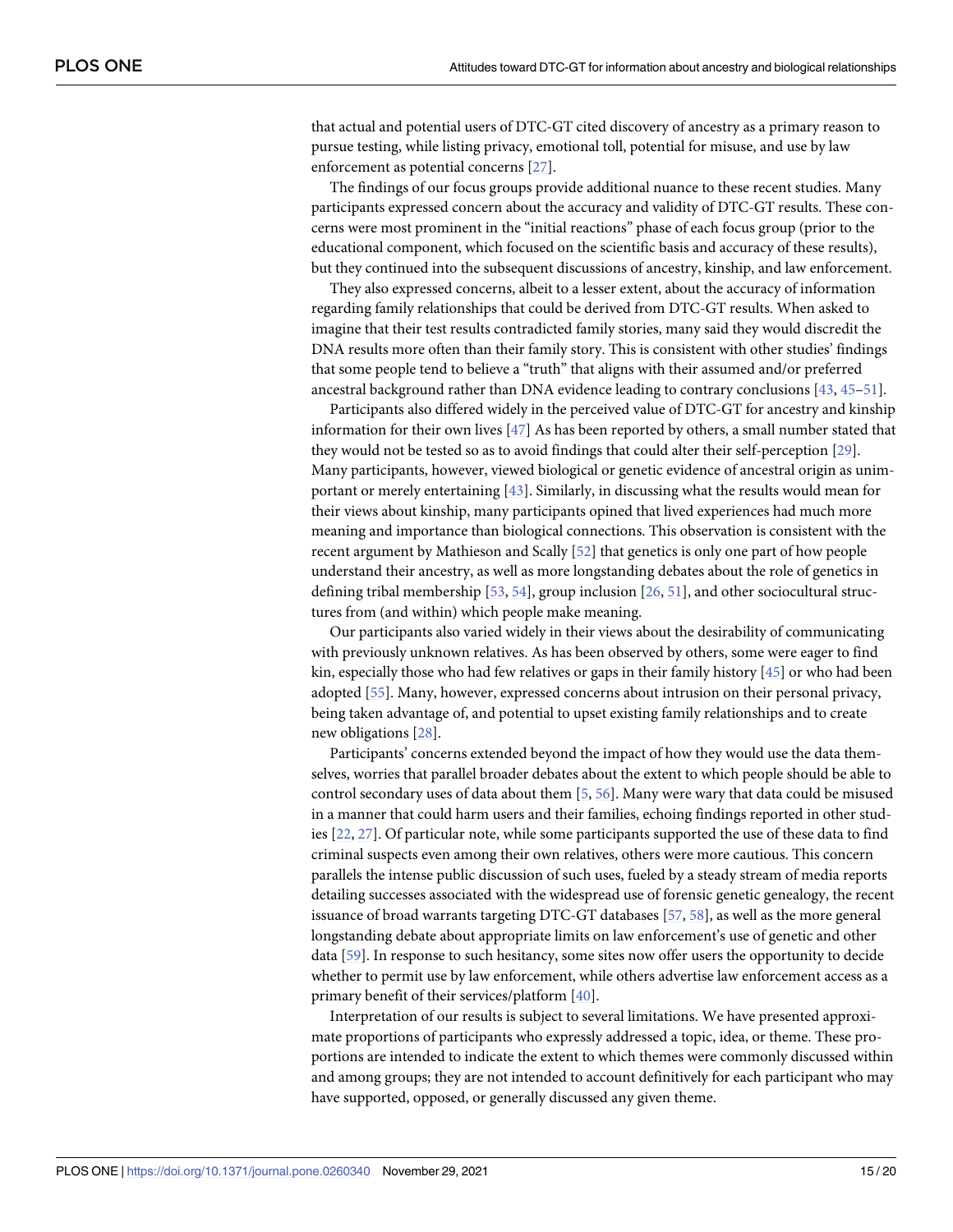<span id="page-15-0"></span>In addition, despite our efforts to maximize diversity across a range of demographic characteristics, our sample comprised somewhat fewer people of color than are represented in the population of Davidson County, where Nashville is located [\[60\]](#page-19-0). Due to the limitations of our sample and the qualitative nature of our study (even though this study is one of the largest qualitative examinations of these issues to date), it would be inappropriate to attempt to assess similarities and differences between and among demographic groups or to purport to reach conclusions about the public in general. Further investigation is needed to understand the extent to which perspectives and considerations differ between and among groups—particularly racial and ethnic minoritized groups.

Finally, we conducted these focus groups in October and November 2019 in the Greater Nashville Metro area. While our study was not intended to present the perspectives and considerations of a nationally representative sample, other studies suggest that the general themes and considerations presented here may well be broadly shared throughout the general public in the United States, though the prevalence of particular views may vary. This was also a period in which uptake of DTC-GT was beginning to wane  $[51–54]$  $[51–54]$ , and before the disruption of the COVID-19 pandemic and the impact that the resulting isolation may have had on desire for connection.

# **Conclusions**

The dramatic uptake of DTC-GT offered for discovery of ancestry and kin has elicited a number of studies investigating actual and potential users' opinions. This study adds to this literature by reporting the perspectives of individuals with no prior use of DTC-GT, and varying likelihood of future use, on the role of DTC-GT in ancestry and kinship specifically. While the value of DTC-GT is marketed and perceived as falling on a spectrum—from satisfying mere curiosity to revealing meaningful insights into one's personhood and family tree—prospective consumers may also want to consider potential limitations, concerns about confidentiality and control of the data, as well as personal and familial implications. Discussion of the acceptability of using shared DTC-GT data for forensic genealogy was particularly prominent, eliciting a wide array of reactions, both spontaneously and in response to specific discussion, highlighting the salience of apprehensions about certain third-party applications. These themes and considerations warrant careful attention in the continued development of the science, policy, and practice of commercial DTC-GT.

# **Supporting information**

**S1 [Appendix](http://www.plosone.org/article/fetchSingleRepresentation.action?uri=info:doi/10.1371/journal.pone.0260340.s001). Consolidated criteria for reporting qualitative studies (COREQ).** (DOCX)

**S2 [Appendix](http://www.plosone.org/article/fetchSingleRepresentation.action?uri=info:doi/10.1371/journal.pone.0260340.s002). Focus group moderator guide.** (DOCX)

**S3 [Appendix](http://www.plosone.org/article/fetchSingleRepresentation.action?uri=info:doi/10.1371/journal.pone.0260340.s003). Participant worksheet.** (DOCX)

**S1 [Data](http://www.plosone.org/article/fetchSingleRepresentation.action?uri=info:doi/10.1371/journal.pone.0260340.s004).** (XLSX)

# **Acknowledgments**

The authors would like to thank their colleagues at the Center for Genetic Privacy and Identity in Community Settings (GetPreCiSe) for their support and constructive feedback on the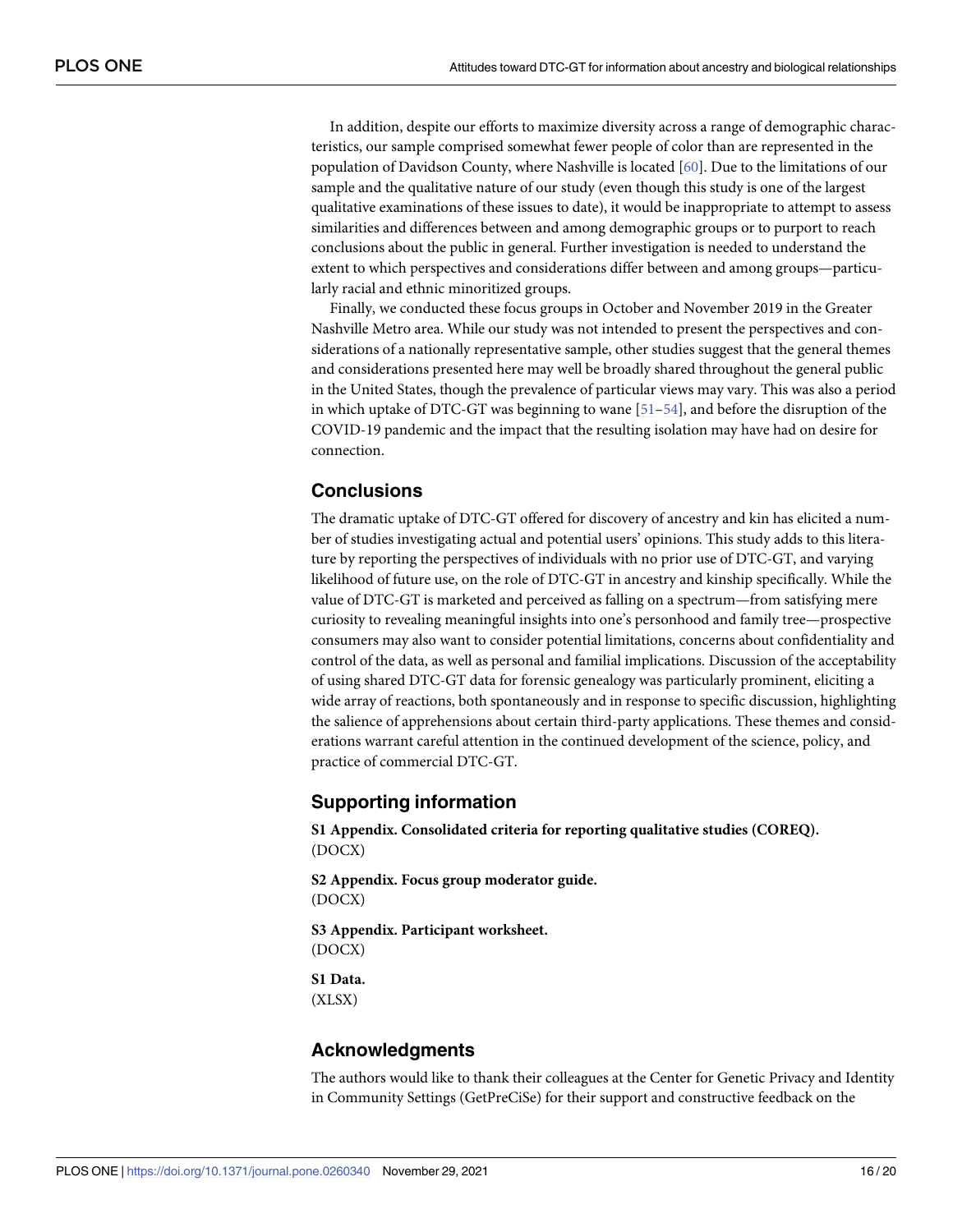<span id="page-16-0"></span>manuscript. The authors would also like to thank Lisa Smilan for her assistance with coding of transcripts and feedback on the manuscript, Carolyn Diehl for her invaluable assistance with focus group logistics, and 20|20 Research, Inc. for their role in research recruitment.

### **Author Contributions**

**Conceptualization:** Kathleen M. Brelsford, Laura M. Beskow.

**Data curation:** James W. Hazel, Catherine Hammack-Aviran.

**Formal analysis:** James W. Hazel, Catherine Hammack-Aviran.

**Funding acquisition:** Bradley A. Malin, Ellen Wright Clayton.

**Investigation:** James W. Hazel, Catherine Hammack-Aviran, Kathleen M. Brelsford.

**Methodology:** James W. Hazel, Catherine Hammack-Aviran, Kathleen M. Brelsford, Laura M. Beskow, Ellen Wright Clayton.

**Project administration:** Catherine Hammack-Aviran, Kathleen M. Brelsford.

**Supervision:** Bradley A. Malin, Laura M. Beskow, Ellen Wright Clayton.

**Validation:** James W. Hazel, Catherine Hammack-Aviran.

**Visualization:** James W. Hazel.

**Writing – original draft:** James W. Hazel, Catherine Hammack-Aviran.

**Writing – review & editing:** James W. Hazel, Catherine Hammack-Aviran, Kathleen M. Brelsford, Bradley A. Malin, Laura M. Beskow, Ellen Wright Clayton.

#### **References**

- **[1](#page-1-0).** Zerubavel E. Ancestors and relatives: Genealogy, identity, and community: Oxford Univ. Press USA; 2012.
- **[2](#page-1-0).** Rodriguez G. How Genealogy Became Almost as Popular as Porn. 2014 May 30 [Cited 2020 December 15] Available from: <https://time.com/133811/how-genealogy-became-almost-as-popular-as-porn/>
- **[3](#page-1-0).** Via M, Elad Z, González Burchard E. Recent advances of genetic ancestry testing in biomedical research and direct to consumer testing. Clin. Genetic. 2009; 76.3: 225–235. [https://doi.org/10.1111/j.](https://doi.org/10.1111/j.1399-0004.2009.01263.x) [1399-0004.2009.01263.x](https://doi.org/10.1111/j.1399-0004.2009.01263.x) PMID: [19793051](http://www.ncbi.nlm.nih.gov/pubmed/19793051)
- **[4](#page-1-0).** Rose N. Identity, genealogy, history. Questions of cultural identity. 1996:128–50.
- **[5](#page-1-0).** Clayton EW, Halverson CM, Sathe NA, Malin BA. A systematic literature review of individuals' perspectives on privacy and genetic information in the United States. PLoS One. 2018; 13(10):e0204417. <https://doi.org/10.1371/journal.pone.0204417> PMID: [30379944](http://www.ncbi.nlm.nih.gov/pubmed/30379944)
- **[6](#page-1-0).** Regalado A. More than 26 million people have taken an at-home ancestry test. MIT Technology Review. 2019 Feb. 11 [Cited 2020 August 31]. Available from:. [www.technologyreview.com/s/612880/](http://www.technologyreview.com/s/612880/more-than-26-million-people-have-taken-an-at-home-ancestry-test/) [more-than-26-million-people-have-taken-an-at-home-ancestry-test/](http://www.technologyreview.com/s/612880/more-than-26-million-people-have-taken-an-at-home-ancestry-test/)
- **7.** Carroll NM, Blum-Barnett E, Madrid SD, Jonas C, Janes K, Alvarado M, et al. Demographic differences in the utilization of clinical and direct-to-consumer genetic testing. Journal of genetic counseling. 2020 Aug; 29(4):634–43. <https://doi.org/10.1002/jgc4.1193> PMID: [31749259](http://www.ncbi.nlm.nih.gov/pubmed/31749259)
- **[8](#page-1-0).** Salloum RG, George TJ, Silver N, Markham MJ, Hall JM, Guo Y, et al. Rural-urban and racial-ethnic differences in awareness of direct-to-consumer genetic testing. BMC public health. 2018 Dec 1; 18 (1):277. <https://doi.org/10.1186/s12889-018-5190-6> PMID: [29471813](http://www.ncbi.nlm.nih.gov/pubmed/29471813)
- **[9](#page-1-0).** Hazel JW, Slobogin C. Who knows what, and when?: A survey of the privacy policies proffered by U.S. direct-to-consumer genetic testing companies. Cornell J.L. & Pub. Pol'y. 2018; 28: 35–66.
- **[10](#page-1-0).** Putman AL, Cole KL. All hail DNA: the constitutive rhetoric of AncestryDNA™ advertising. Crit. Stud. Media Commun. 2020:1–14.
- **[11](#page-1-0).** Moscarello T, Murray B, Reuter CM, Demo E. Direct-to-consumer raw genetic data and third-party interpretation services: more burden than bargain?. Genet. Med. 2019; 21(3): 539–41. [https://doi.org/10.](https://doi.org/10.1038/s41436-018-0097-2) [1038/s41436-018-0097-2](https://doi.org/10.1038/s41436-018-0097-2) PMID: [29997392](http://www.ncbi.nlm.nih.gov/pubmed/29997392)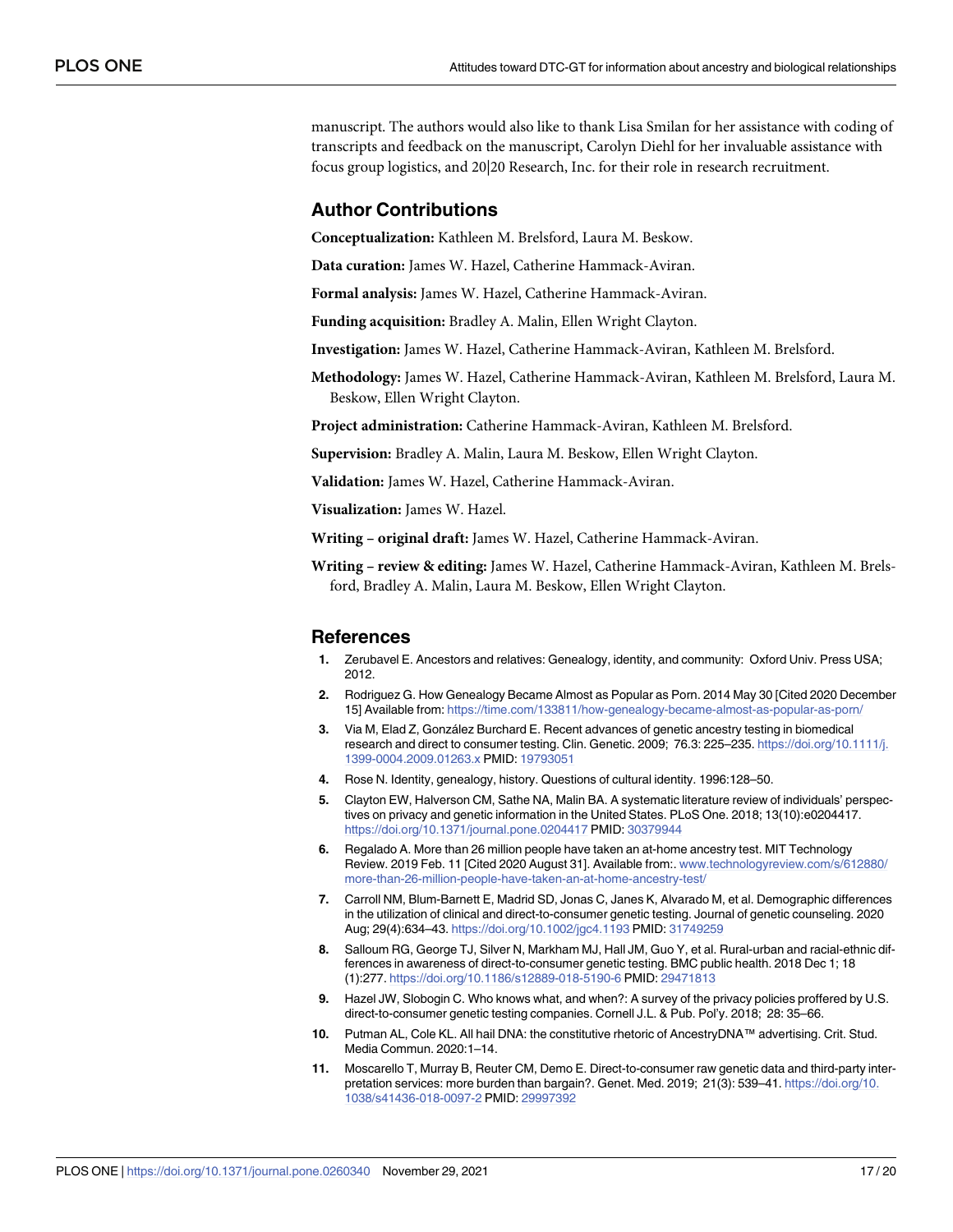- <span id="page-17-0"></span>**[12](#page-1-0).** Guerrini CJ, Wagner JK, Nelson SC, Javitt GH, McGuire AL. Who's on third? Regulation of third-party genetic interpretation services. Genetics in Medicine. 2019; 21:539–541. [https://doi.org/10.1038/](https://doi.org/10.1038/s41436-018-0097-2) [s41436-018-0097-2](https://doi.org/10.1038/s41436-018-0097-2) PMID: [29997392](http://www.ncbi.nlm.nih.gov/pubmed/29997392)
- **[13](#page-1-0).** Crawshaw M. Direct-to-consumer DNA testing: the fallout for individuals and their families unexpectedly learning of their donor conception origins. Human Fertility. 2018; 21(4):225–8. [https://doi.org/10.1080/](https://doi.org/10.1080/14647273.2017.1339127) [14647273.2017.1339127](https://doi.org/10.1080/14647273.2017.1339127) PMID: [28697325](http://www.ncbi.nlm.nih.gov/pubmed/28697325)
- **[14](#page-1-0).** Macmillan CM, Allan S, Johnstone M, Stokes MA. The motivations of donor-conceived adults for seeking information about, and contact with, sperm donors. Reproductive BioMedicine Online. 2021; 43 (1):149–58. <https://doi.org/10.1016/j.rbmo.2021.04.005> PMID: [34006483](http://www.ncbi.nlm.nih.gov/pubmed/34006483)
- **[15](#page-1-0).** Lynch J, Parrott A, Hopkin RJ, Myers M. Media coverage of direct-to-consumer genetic testing. J. Genet. Couns. 2011 Oct 1; 20(5):486. <https://doi.org/10.1007/s10897-011-9374-9> PMID: [21638197](http://www.ncbi.nlm.nih.gov/pubmed/21638197)
- **[16](#page-1-0).** Russell E. Abandoned in a car 83 years ago, 'Billy Sunshine' finally finds his roots. Press Herald. 2020 Dec. 6 [Cited 2020 Dec 10]. Available from: [https://www.pressherald.com/2020/12/06/after-decades-of](https://www.pressherald.com/2020/12/06/after-decades-of-questions-former-maine-mans-origin-story-comes-into-focus/)[questions-former-maine-mans-origin-story-comes-into-focus/](https://www.pressherald.com/2020/12/06/after-decades-of-questions-former-maine-mans-origin-story-comes-into-focus/)
- **[17](#page-1-0).** Doe G. With genetic testing, I gave my parents the gift of divorce. Vox. 2014 Sept. 9 [Cited 2020 December 1]. Available from: [https://www.vox.com/2014/9/9/5975653/with-genetic-testing-i-gave-my-parents](https://www.vox.com/2014/9/9/5975653/with-genetic-testing-i-gave-my-parents-the-gift-of-divorce-23andme)[the-gift-of-divorce-23andme](https://www.vox.com/2014/9/9/5975653/with-genetic-testing-i-gave-my-parents-the-gift-of-divorce-23andme)
- **[18](#page-1-0).** Copeland Libby. The Lost Family: How DNA Testing is Upending Who We Are. New York, NY: Abrams Press; 2020
- **[19](#page-1-0).** Greytak EM, Moore C, Armentrout SL. Genetic genealogy for cold case and active investigations. Forensic Sci. Int. 2019; 299:103–113. <https://doi.org/10.1016/j.forsciint.2019.03.039> PMID: [30991209](http://www.ncbi.nlm.nih.gov/pubmed/30991209)
- **[20](#page-1-0).** Fuller T. How a Genealogy Site Led to the Front Door of the Golden State Killer. NY Times. 2018 Apr. 26 [Cited 2020 September 20] Available from: [https://www.nytimes.com/2018/04/26/us/golden-state](https://www.nytimes.com/2018/04/26/us/golden-state-killer.html)[killer.html](https://www.nytimes.com/2018/04/26/us/golden-state-killer.html)
- **[21](#page-1-0).** Guerrini CJ, Robinson JO, Petersen D, McGuire AL. Should police have access to genetic genealogy databases? Capturing the Golden State Killer and other criminals using a controversial new forensic technique. PLoS biology. 2018 Oct 2; 16(10):e2006906. <https://doi.org/10.1371/journal.pbio.2006906> PMID: [30278047](http://www.ncbi.nlm.nih.gov/pubmed/30278047)
- **[22](#page-1-0).** Ruhl GL, Hazel JW, Clayton EW, Malin BA. Public attitudes toward direct to consumer genetic testing. AMIA Annual Symposium Proceedings. 2019; 2019:774–783. PMID: [32308873](http://www.ncbi.nlm.nih.gov/pubmed/32308873)
- **[23](#page-1-0).** Su Y, Howard HC, Borry P. Users' motivations to purchase direct-to-consumer genome-wide testing: an exploratory study of personal stories. J. Community Genet. 2011; 2(3):135–146. [https://doi.org/10.](https://doi.org/10.1007/s12687-011-0048-y) [1007/s12687-011-0048-y](https://doi.org/10.1007/s12687-011-0048-y) PMID: [22109820](http://www.ncbi.nlm.nih.gov/pubmed/22109820)
- **24.** Roberts JS, Gornick MC, Carere DA, Uhlmann WR, Ruffin MT, Green RC. Direct-to-consumer genetic testing: user motivations, decision making, and perceived utility of results. Public Health Genomics. 2017; 20(1):36–45. <https://doi.org/10.1159/000455006> PMID: [28068660](http://www.ncbi.nlm.nih.gov/pubmed/28068660)
- **[25](#page-13-0).** Goldsmith L, Jackson L, O'Connor A, Skirton H. Direct-to-consumer genomic testing: systematic review of the literature on user perspectives. Eur. J. Hum. Genet. 2012 Aug; 20(8):811–816. [https://doi.org/10.](https://doi.org/10.1038/ejhg.2012.18) [1038/ejhg.2012.18](https://doi.org/10.1038/ejhg.2012.18) PMID: [22333900](http://www.ncbi.nlm.nih.gov/pubmed/22333900)
- **[26](#page-14-0).** Rubanovich CK, Zhang W, Bloss CS. Direct-to-consumer genetic ancestry testing in clinical encounters: perspectives from psychotherapy cases. JMIR Mental Health. 2020; 7(11):e23596. [https://doi.org/](https://doi.org/10.2196/23596) [10.2196/23596](https://doi.org/10.2196/23596) PMID: [33242016](http://www.ncbi.nlm.nih.gov/pubmed/33242016)
- **[27](#page-1-0).** Saha D, Chan A, Stacy B, Javkar K, Patkar S, Mazurek ML. User attitudes on direct-to-consumer genetic testing. In: Proceedings of the IEEE European Symposium on Security and Privacy. 2020: 120– 138. Available from: [https://conferences.computer.org/eurosp/pdfs/EuroSP2020-](https://conferences.computer.org/eurosp/pdfs/EuroSP2020-2psedXWK6U4prXdo7t91Gm/508700a120/508700a120.pdf) [2psedXWK6U4prXdo7t91Gm/508700a120/508700a120.pdf](https://conferences.computer.org/eurosp/pdfs/EuroSP2020-2psedXWK6U4prXdo7t91Gm/508700a120/508700a120.pdf)
- **[28](#page-1-0).** Stallard M, de Groot J. "Things are coming out that are questionable, we never knew about": DNA and the new family history. J. Fam. Hist. 2020; 45(3):274–94.
- **[29](#page-1-0).** Rubanovich CK, Taitingfong R, Triplett C, Libiger O, Schork NJ, Wagner JK, et al. Impacts of personal DNA ancestry testing. Journal of Community Genetics. 2021; 12(1):37–52. [https://doi.org/10.1007/](https://doi.org/10.1007/s12687-020-00481-5) [s12687-020-00481-5](https://doi.org/10.1007/s12687-020-00481-5) PMID: [32789669](http://www.ncbi.nlm.nih.gov/pubmed/32789669)
- **[30](#page-1-0).** Cai J, Kim AY, Lee RM. Psychological correlates of interest in genetic testing among Korean American adoptees and their parents. J. Genet. Couns. 2020; 29(3):460–70. <https://doi.org/10.1002/jgc4.1237> PMID: [32125051](http://www.ncbi.nlm.nih.gov/pubmed/32125051)
- **[31](#page-1-0).** Hendricks-Sturrup RM, Lu CY. Direct-to-consumer genetic testing data privacy: key concerns and recommendations based on consumer perspectives. Journal of personalized medicine. 2019; 9(2):25. <https://doi.org/10.3390/jpm9020025> PMID: [31075859](http://www.ncbi.nlm.nih.gov/pubmed/31075859)
- **[32](#page-2-0).** 20|20 Research. Nashville research facility. [Cited 2021 Apr 1]. Available at: [https://www.2020research.](https://www.2020research.com/nashville/) [com/nashville/](https://www.2020research.com/nashville/).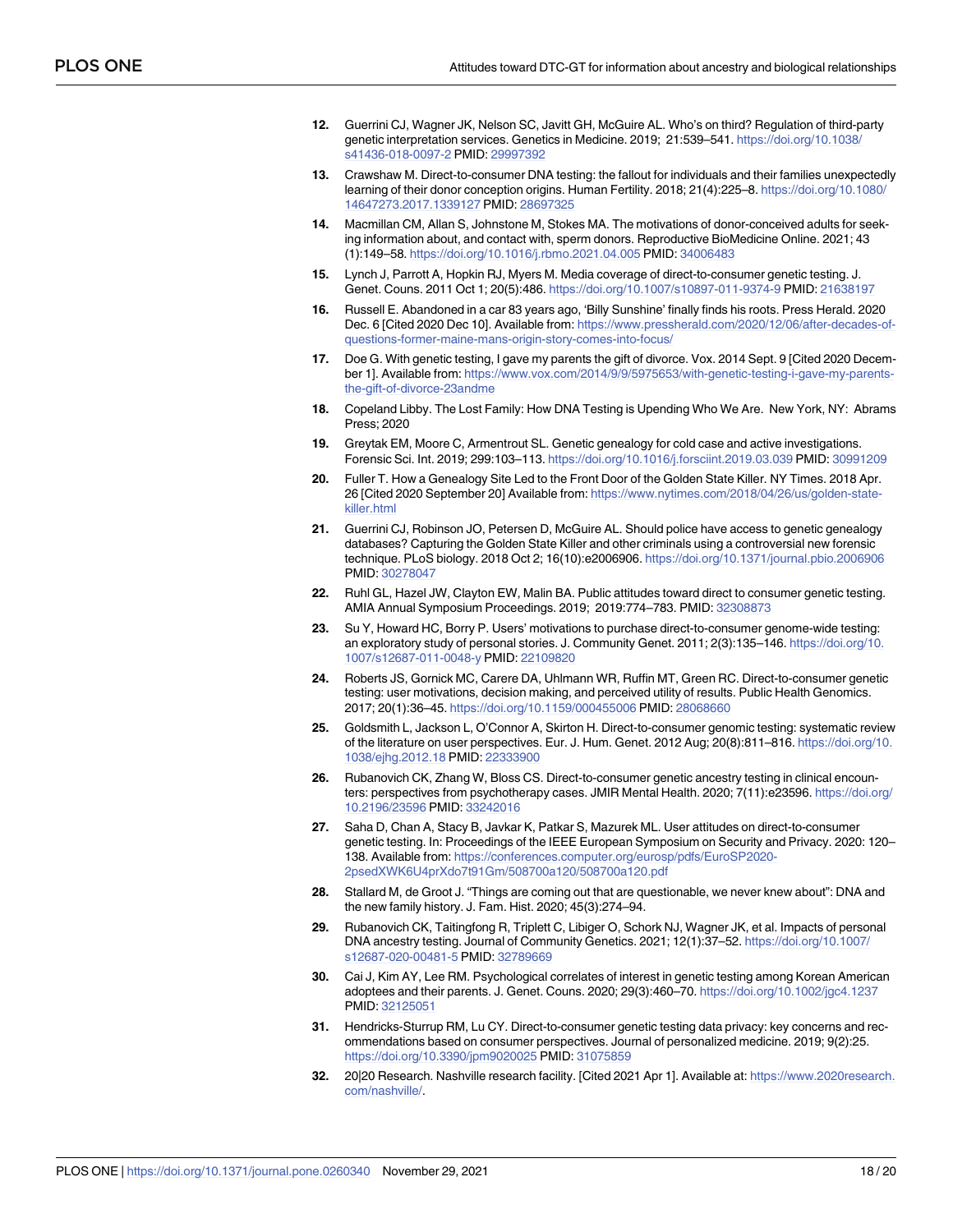- <span id="page-18-0"></span>**[33](#page-4-0).** Guest G, MacQueen KM, Namey EE. Applied Thematic Analysis. Los Angeles, CA: Sage Publications; 2012.
- **[34](#page-4-0).** Bernard HR, Ryan GW. Analyzing qualitative data: Systematic approaches. Los Angeles, CA: Sage Publications; 2010.
- **[35](#page-4-0).** MacQueen K, McLellan E, Kay K, Milstein B. Codebook development for team-based qualitative analysis. Cult. Anthropol. Methods. 1998; 10: 31–6.
- **[36](#page-4-0).** Holsti OR. Content analysis for the social sciences and humanities. Reading, MA: Addison-Wesley Publishing Company;1969.
- **[37](#page-4-0).** Guest G, Namey E, McKenna K. How Many Focus Groups Are Enough? Building an Evidence Base for Nonprobability Sample Sizes. Field Methods. 2017; 29(1):3–22. [https://doi.org/10.1177/](https://doi.org/10.1177/1525822X16639015) [1525822X16639015](https://doi.org/10.1177/1525822X16639015)
- **38.** Saunders B, Sim J, Kingstone T, et al. Saturation in qualitative research: exploring its conceptualization and operationalization. Qual Quant. 2018; 52(4):1893–1907. [https://doi.org/10.1007/s11135-017-0574-](https://doi.org/10.1007/s11135-017-0574-8) [8](https://doi.org/10.1007/s11135-017-0574-8) PMID: [29937585](http://www.ncbi.nlm.nih.gov/pubmed/29937585)
- **[39](#page-4-0).** Malterud K, Siersma VD, Guassora AD. Sample size in qualitative interview studies: guided by information power. Qual Health Res. 2016; 26(13):1753–1760). We have added additional information regarding saturation in the Materials and Methods. <https://doi.org/10.1177/1049732315617444> PMID: [26613970](http://www.ncbi.nlm.nih.gov/pubmed/26613970)
- **[40](#page-11-0).** Hazel JW, Slobogin C. "A world of difference?" law enforcement, genetic data, and the fourth amendment. Duke Law Journal. 70(4): 705–774 (2021).
- **[41](#page-13-0).** Koeller DR, Uhlmann WR, Carere DA, Green RC, Roberts JS, Group PGS. Utilization of genetic counseling after direct-to-consumer genetic testing: Findings from the impact of personal genomics (PGen) study. J. Genet. Couns. 2017; 26(6):1270–9. <https://doi.org/10.1007/s10897-017-0106-7> PMID: [28512697](http://www.ncbi.nlm.nih.gov/pubmed/28512697)
- **[42](#page-13-0).** Cahill TJ, Wertz B, Zhong Q, Parlato A, Donegan J, Forman R, et al. The search for consumers of webbased raw DNA interpretation services: Using social media to target hard-to-reach populations. J Med. Internet Res. 2019; 21(7):e12980. <https://doi.org/10.2196/12980> PMID: [31364607](http://www.ncbi.nlm.nih.gov/pubmed/31364607)
- **[43](#page-13-0).** Wagner JK, Weiss KM. Attitudes on DNA ancestry tests. Hum. Genet. 2012; 131.1:41–56. [https://doi.](https://doi.org/10.1007/s00439-011-1034-5) [org/10.1007/s00439-011-1034-5](https://doi.org/10.1007/s00439-011-1034-5) PMID: [21698460](http://www.ncbi.nlm.nih.gov/pubmed/21698460)
- **[44](#page-13-0).** Yin Z, Song L, Clayton EW, Malin BA. Health and kinship matter: Learning about direct-to-consumer genetic testing user experiences via online discussions. PLoS One. 2020; 15(9):e0238644. [https://doi.](https://doi.org/10.1371/journal.pone.0238644) [org/10.1371/journal.pone.0238644](https://doi.org/10.1371/journal.pone.0238644) PMID: [32898148](http://www.ncbi.nlm.nih.gov/pubmed/32898148)
- **[45](#page-13-0).** Horowitz AL, Saperstein A, Little J, Maiers M, Hollenbach JA. Consumer (dis-)interest in genetic ancestry testing: the roles of race, immigration, and ancestral certainty. New Genet. Soc. 2019; 38(2):165–94. <https://doi.org/10.1080/14636778.2018.1562327> PMID: [31814797](http://www.ncbi.nlm.nih.gov/pubmed/31814797)
- **46.** Letzler R. I Took 9 Different Commercial DNA Tests and Got 6 Different Results. LiveScience. 2018 Nov. 5 [Cited 2020 August 31]. Available from: [https://www.livescience.com/63997-dna-ancestry-test](https://www.livescience.com/63997-dna-ancestry-test-results-explained.html)[results-explained.html](https://www.livescience.com/63997-dna-ancestry-test-results-explained.html)
- **[47](#page-14-0).** Roth WD, Ivemark B. Genetic Options: The Impact of Genetic Ancestry Testing on Consumers' Racial and Ethnic Identities. American Journal of Sociology. 2018; 124(1):150–84.
- **48.** Hesman TS. What I Actually Learned about my Family after Trying 5 DNA Ancestry Tests:Results Can Vary Widely Depending on Which Company You Use. ScienceNews. 2018 June 13 [Cited 2020 August 31]. Available from: <https://www.sciencenews.org/article/family-dna-ancestry-tests-review-comparison>
- **49.** Harrington, C., Your 'ethnicity estimate' doesn't mean what you think it does. Wired. 2020 Oct. 2 [Cited 2020 Dec. 1]. Available from: [https://www.wired.com/story/your-ethnicity-estimate-doesnt-mean-what](https://www.wired.com/story/your-ethnicity-estimate-doesnt-mean-what-you-think-it-does)[you-think-it-does](https://www.wired.com/story/your-ethnicity-estimate-doesnt-mean-what-you-think-it-does)
- **50.** Huml AM, Sullivan C, Figueroa M, Scott K, Sehgal AR. Consistency of direct-to-consumer genetic testing results among identical twins. Am. J. Med. 2020; 133(1):143–146. [https://doi.org/10.1016/j.amjmed.](https://doi.org/10.1016/j.amjmed.2019.04.052) [2019.04.052](https://doi.org/10.1016/j.amjmed.2019.04.052) PMID: [31207220](http://www.ncbi.nlm.nih.gov/pubmed/31207220)
- **[51](#page-14-0).** Panofsky A, Donovan J. Genetic ancestry testing among white nationalists: From identity repair to citizen science. Soc. Stud. Sci. 2019; 49(5): 653–681. <https://doi.org/10.1177/0306312719861434> PMID: [31264517](http://www.ncbi.nlm.nih.gov/pubmed/31264517)
- **[52](#page-14-0).** Mathieson I, Scally A. What is ancestry? PLoS Genet. 2020; 16(3):e1008624. [https://doi.org/10.1371/](https://doi.org/10.1371/journal.pgen.1008624) [journal.pgen.1008624](https://doi.org/10.1371/journal.pgen.1008624) PMID: [32150538](http://www.ncbi.nlm.nih.gov/pubmed/32150538)
- **[53](#page-14-0).** Walajahi H, Wilson DR, Hull SC. Constructing identities: The implications of DTC ancestry testing for tribal communities. Genet. Med. 2019; 21(8): 1744–1750. <https://doi.org/10.1038/s41436-018-0429-2> PMID: [30662065](http://www.ncbi.nlm.nih.gov/pubmed/30662065)
- **[54](#page-14-0).** Abel S, Tsosie KS. Family history and the global politics of DNA. International Public History. 2019; 2 (2):20190015.